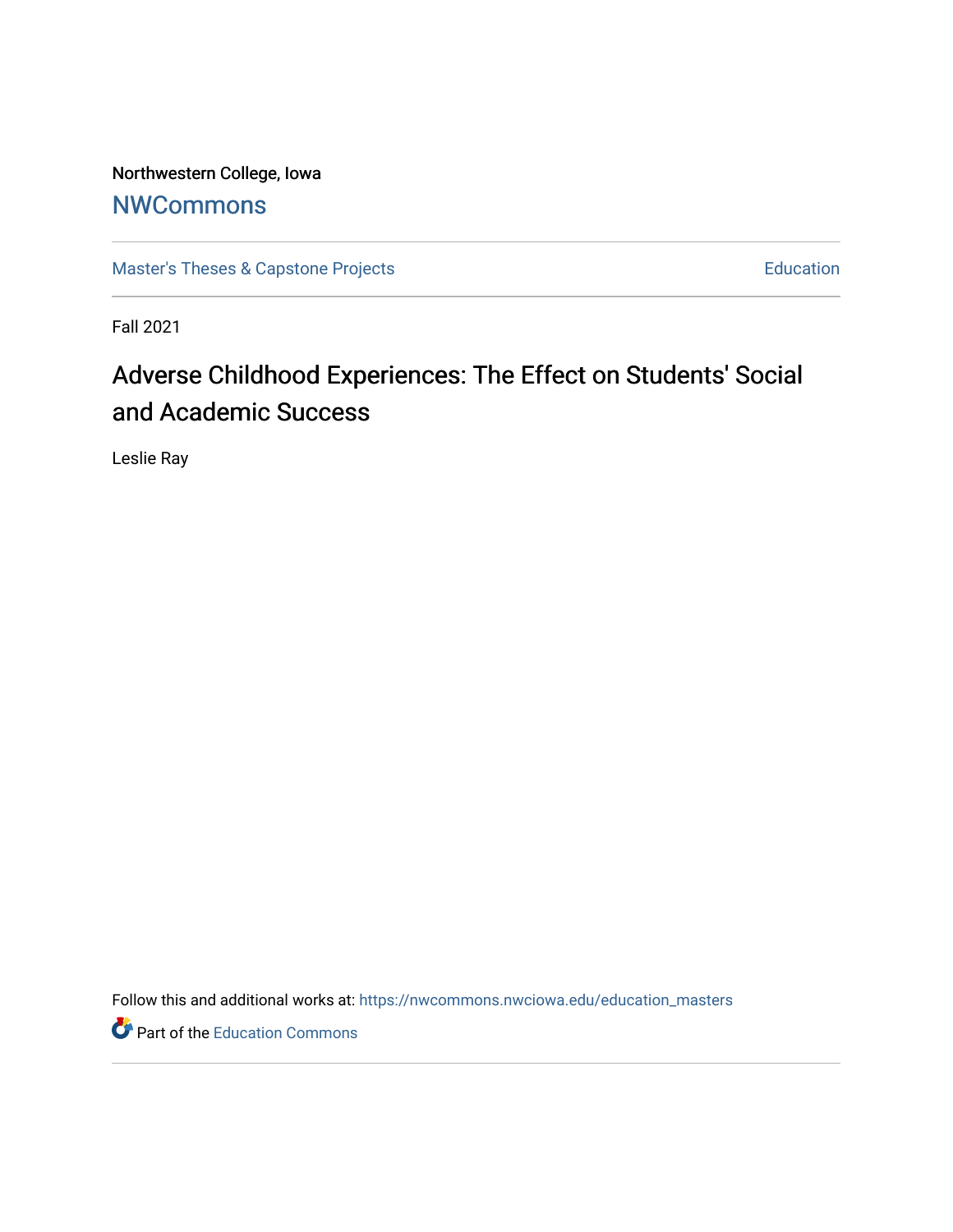# **Adverse Childhood Experiences: The Effect on Students' Social and Academic Success**

Leslie Ray

Northwestern College

A Literature Review Presented

in Partial Fulfillment of the Requirements

For the Degree of Master of Education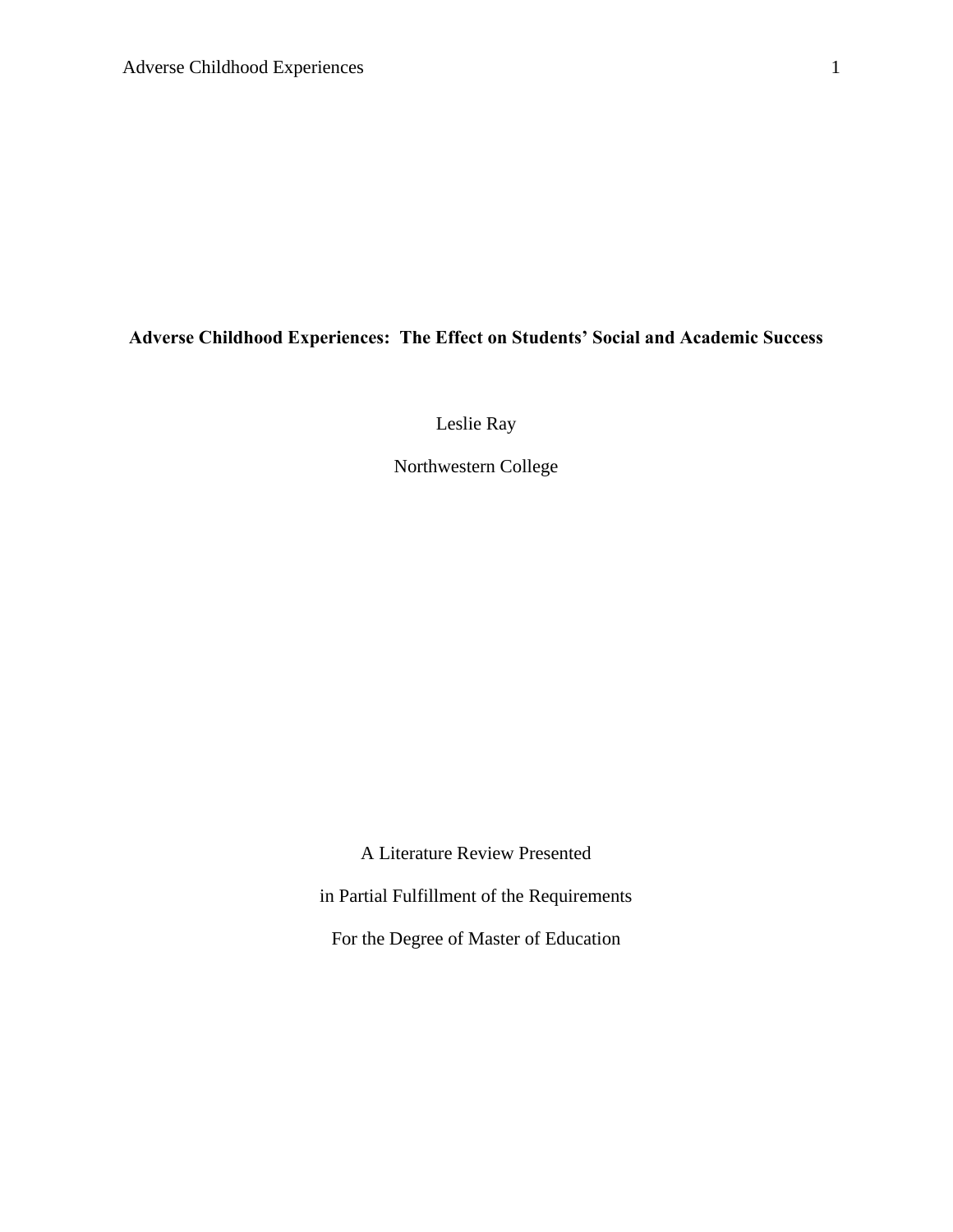# **Table of Contents**

| <b>Review of the Literature</b>                                     |  |
|---------------------------------------------------------------------|--|
|                                                                     |  |
|                                                                     |  |
| Emotional and Behavioral Effects of Adverse Childhood Experiences10 |  |
|                                                                     |  |
|                                                                     |  |
|                                                                     |  |
|                                                                     |  |
|                                                                     |  |
|                                                                     |  |
|                                                                     |  |
|                                                                     |  |
|                                                                     |  |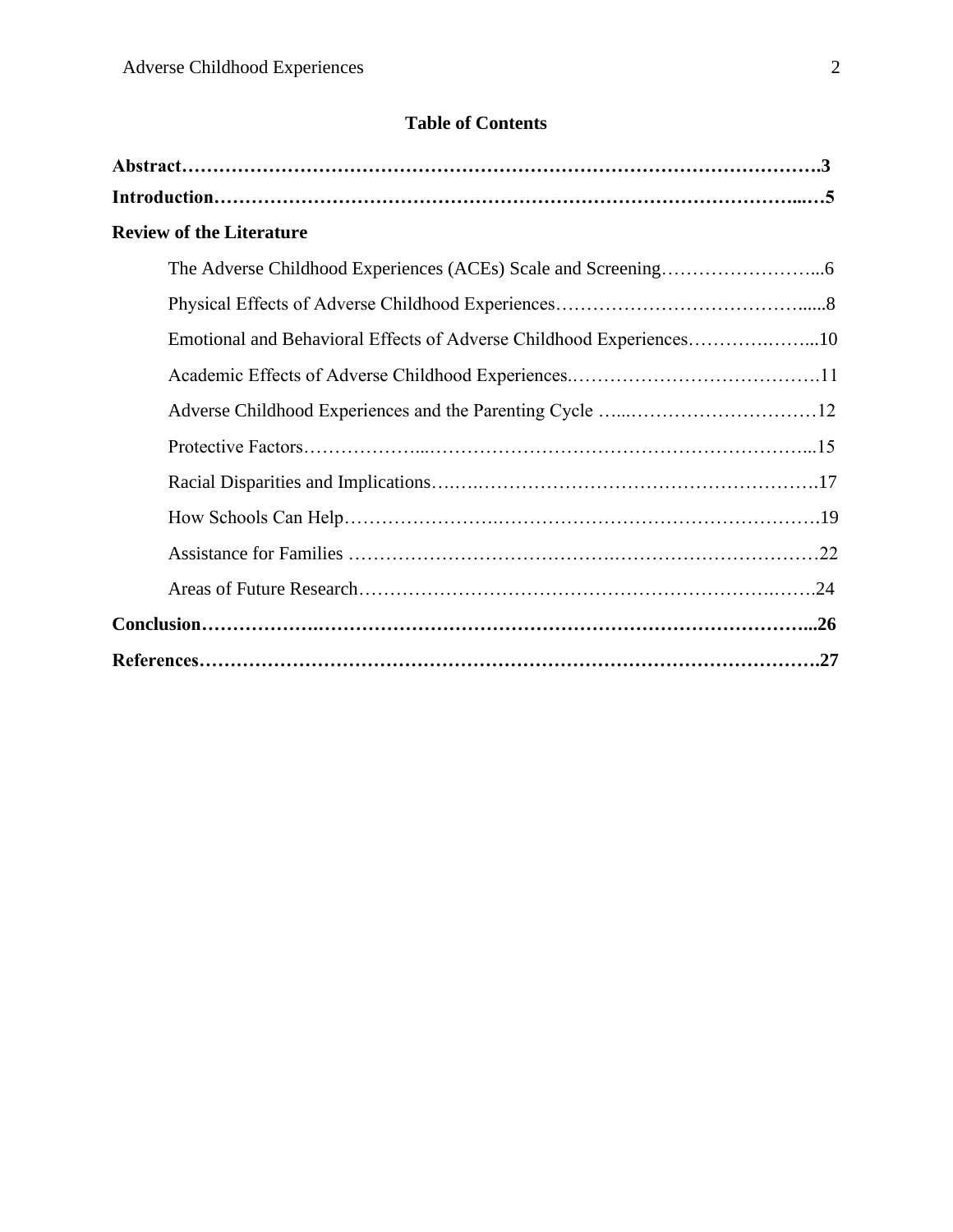#### **Abstract**

Adverse childhood experiences are defined as potentially traumatic events that occur before the age of 17 and include experiences such as violence or abuse in the home, substance abuse or mental health problems of a direct caretaker, neglect, incarceration of a parent, divorce, and other events that can negatively affect a child's sense of safety and stability in their home. These adverse experiences are commonly referred to as ACEs, and research has shown a direct link between a child's ACEs score and chronic health problems, mental illness, and substance abuse problems in adulthood. Research has also shown that these experiences can also negatively impact a child's education and academic success. This literature review contains information on the impact adverse childhood experiences can have on a child's physical health and their social and academic success. This literature review and research of studies reveals that while adverse childhood experiences can have a negative impact on many areas of a child's life, there are protective factors that can help decrease the affects these events may have on a child's wellbeing. This literature review also outlines how schools, communities, and government officials can work together to help break the cycle of ACEs within families by providing the supports needed to give children the best chance of social and academic success.

*Keywords: adverse childhood experiences, toxic stress, socioemotional health, trauma, protective factors*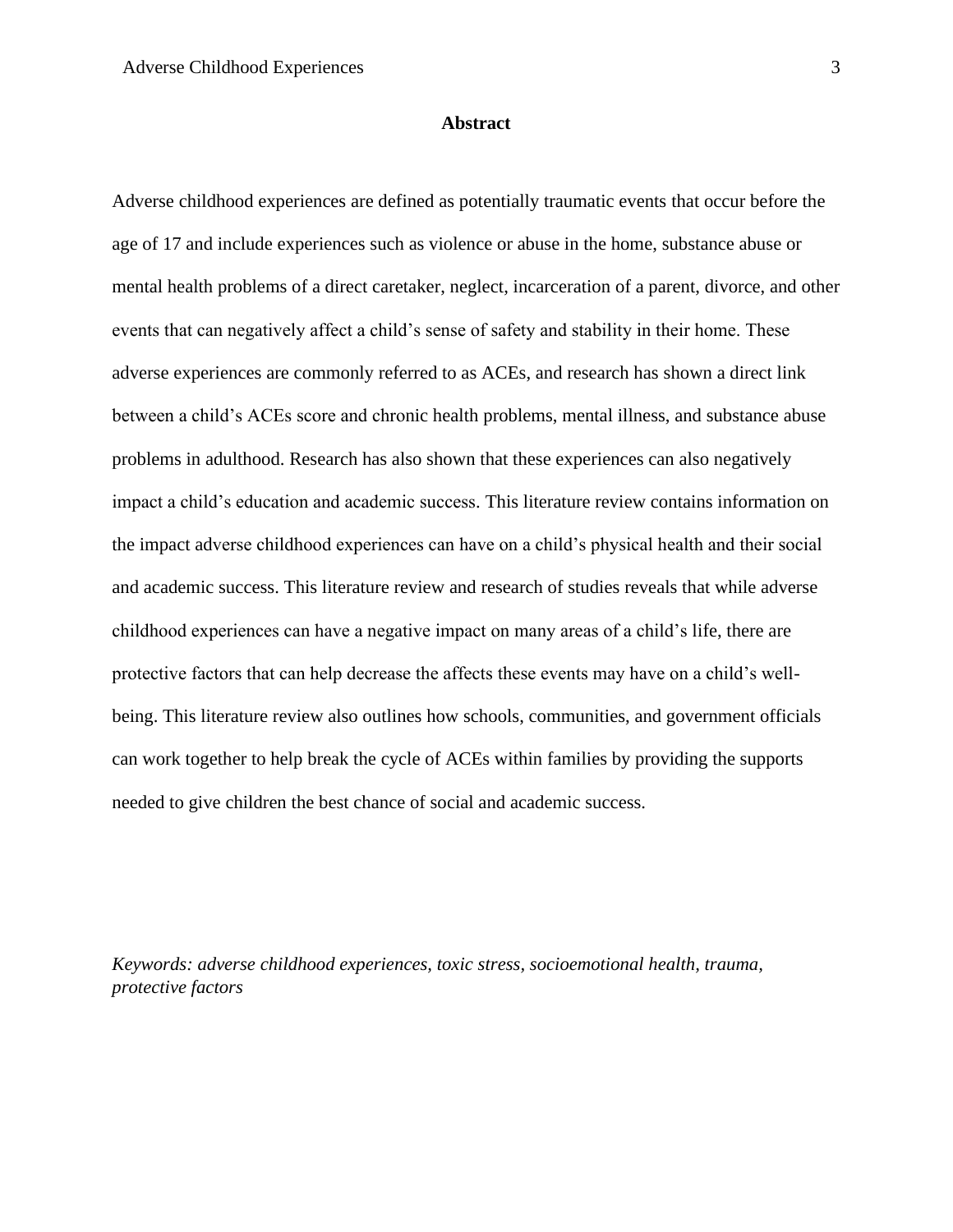# **Adverse Childhood Experiences: The Effect on Students' Social and Academic Success**

Youth mental health has been a focus of many studies, as educators and researchers alike are beginning to realize the strong the connection between a child's mental health and their social and academic success in school. While trying to learn about what is behind the recent spike in youth mental health issues, researchers have discovered a strong link between Adverse Childhood Experiences, or ACEs, and a child's mental health, well-being, and success in school (Zyromski et al., 2020). It is important for educators to learn how to address the specific needs of students who have experienced these ACEs and teach them in a way that helps them not only overcome these experiences, but to thrive in all parts of their life, including their education (Zyrmoski et al., 2020)

Adverse childhood experiences (ACEs) are traumatic events occurring in a child's life before age 18. Adverse childhood experiences are categorized to include different types of abuse and neglect, as well as parental mental illness, substance use, divorce, incarceration, and domestic violence (Center for Disease Control and Prevention, 2016). Children who have experienced these traumatic situations are at high risk for what is known as toxic stress. Toxic stress can have a negative impact on a child's academic success. In childhood, children who have experienced these types of adversities are more likely to have difficulties in school and have emotional, social, and behavioral challenges, as they struggle with paying attention and self regulating their emotions (Metzler, 2017).

To determine a child's ACEs score, a ten-question survey is given with questions regarding childhood experiences and family home environment. A CDC-Kaiser ACE study found that more than half of all adults have experienced at least one ACE, while nearly 1 out of 6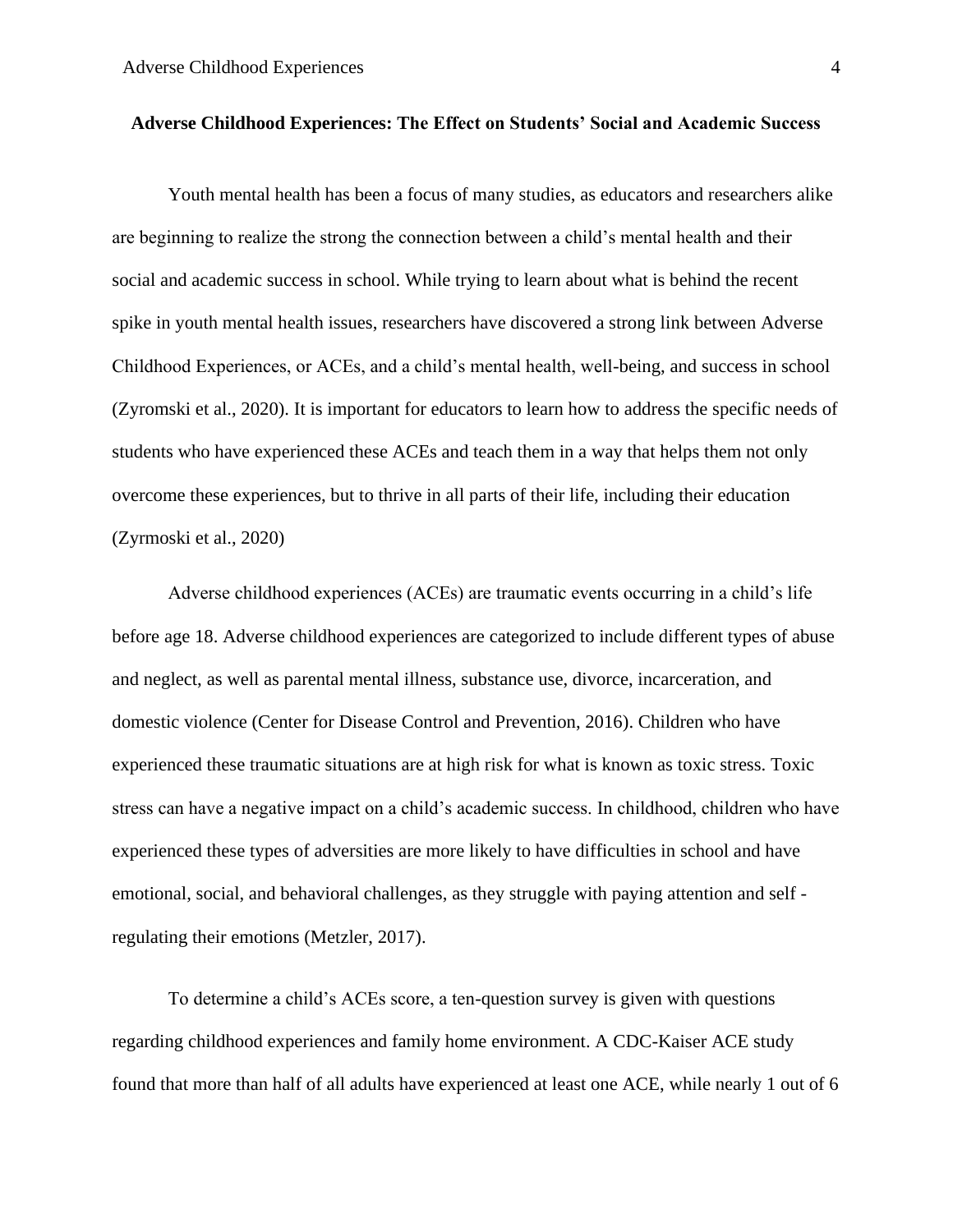#### Adverse Childhood Experiences 5

adults have experienced four or more ACEs. The negative effects of ACEs often continue into adulthood, as research shows that exposure to adverse childhood experiences have been found to increase a person's risk of injury, sexually transmitted infections, health problems, teen pregnancy, chronic disease, and suicide. Exposure to ACEs can also lead to an unstable work history, toxic stress, mental illness, and trouble forming healthy and stable relationships with others (Centers for Disease Control and Prevention, 2016).

Likewise, ACEs can have a negative impact on academic success, as multiple studies have found a correlation between students' ACE scores and poor academic performance. In fact, an ACE score of 3 or higher has been found to make it significantly more likely for a child to struggle in school (Harris, 2017). This literature review will share the definitions of adverse childhood experiences, the effects these experiences have on the social and academic success of students, along with the physical health of students, and research-based strategies that can help offset the effects of ACEs.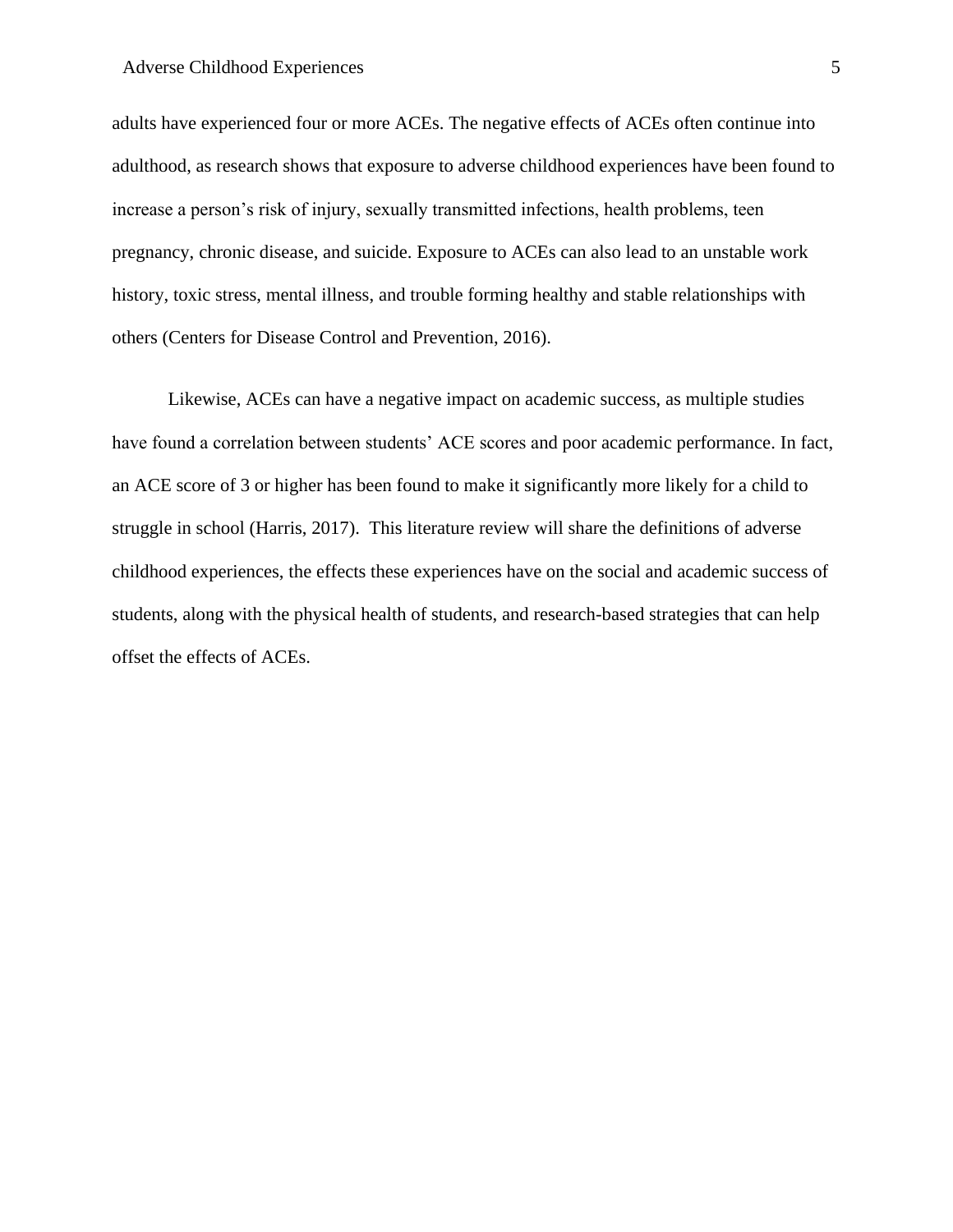#### **Review of the Literature**

#### **The Adverse Childhood Experiences (ACEs) Scale and Screening**

Adverse Childhood Experiences, commonly referred to as ACEs, are traumatic experiences that if exposed to before the age of 18, can greatly impact the socioemotional health of children and adolescents, and have negative effects into adulthood (Clarkson, 2014). In 1998, CDC-Kaiser Permanente published a groundbreaking study that investigated the impact of ACEs on the physical and mental health of over 17,000 adults. In this study, CDC- Permanente developed an ACE scale to identify negative experiences in childhood (Petruccelli et al., 2019). Ten negative experiences were identified and divided into the following three categories: abuse, neglect, and household dysfunction. Physical abuse, emotional abuse, and sexual abuse are listed under the abuse category, physical neglect and emotional neglect are listed under the neglect category, and mental illness of a family member, physical violence towards the mother, substance abuse, incarceration of a relative, and divorce are listed under the household dysfunction category (Thompson et al., 2020). These ten experiences are what is still referred to as the ACEs list today.

During the original CDC-Kaiser study, adults were given a survey asking about the 10 different types of ACEs and if they had experienced them prior to the age of 18**.** Their findings showed a direct correlation between ACEs and future physical and mental health complications later in life (Petruccelli et al., 2019). While many studies have been conducted within the field of psychology, the most widely cited and replicated approach to adverse childhood experiences and the socioemotional impact they have on adult mental and physical health is based on the ACE studies from the CDC-Kaiser research (Briggs et al., 2021).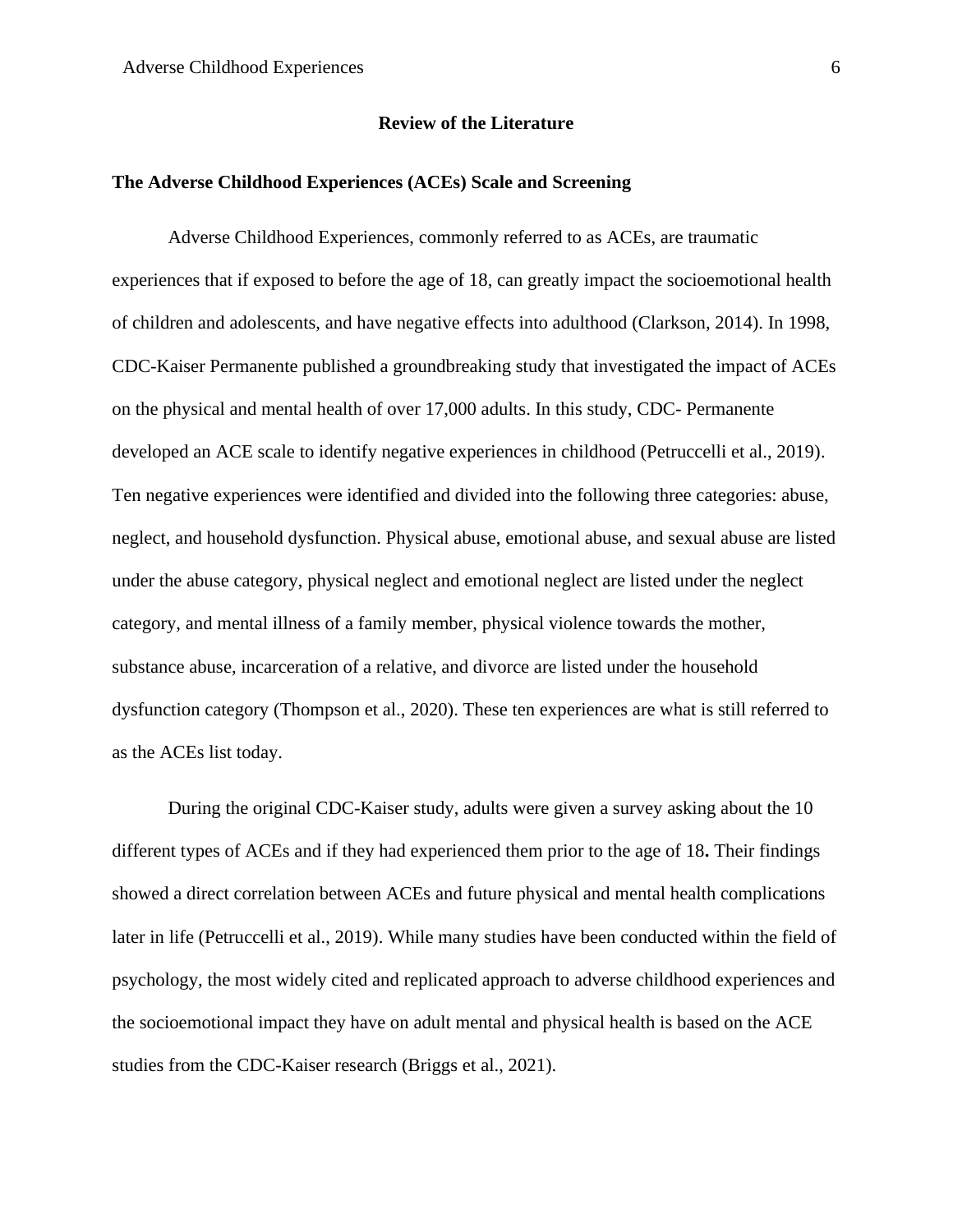Screening for ACEs is very important in helping a child or adult receive the proper care they need. ACE screening is best understood as a risk assessment tool. Learning about one's risk of developing physical or mental complications from trauma may improve the management of common existing physical and mental diseases (Gordon, 2014). ACEs screening can also help protective personnel such as school counselors, teachers, and physicians become aware of possible abuse or trauma that is taking place in the home, so they can then work together towards a public health or safety intervention to help ensure the safety of the child (Gordon, 2014).

Another purpose of screening for ACEs is to identify if a child or adult may be suffering from toxic stress due to trauma from ACEs. A complete ACE screening involves clinical assessment, including for protective factors and ACE-associated health conditions, and together these indicators inform assessment of toxic stress risk. (Gordon et al., 2020). Toxic stress is extreme, prolonged stress defined as the dysregulation between the body's biological stress response and their metabolic, immune, and neurological response (Gordon, et al., 2020). The single greatest factor in developing toxic stress is adversity, showing a strong correlation between ACEs and the development of toxic stress. When screening for ACEs, a score of four or more ACEs is used to classify individuals as at significantly higher risk for a variety of medical and mental health outcomes, including toxic stress (Briggs et al., 2021).

Research has shown that the prevalence of ACEs is quite high. In 2014, Sachs et al., published findings from the largest population-based study of the prevalence of ACEs, showing that more than half of children experience 1 or more ACE between birth and the age of 17, and that 1 in 10 have experienced three or more. (Mason, 2014). The most common ACEs reported were divorce, parental alcohol abuse, witnessing or experiencing violence, and living with someone with a mental illness. (Mason, 2014). However, recent studies have shown a possible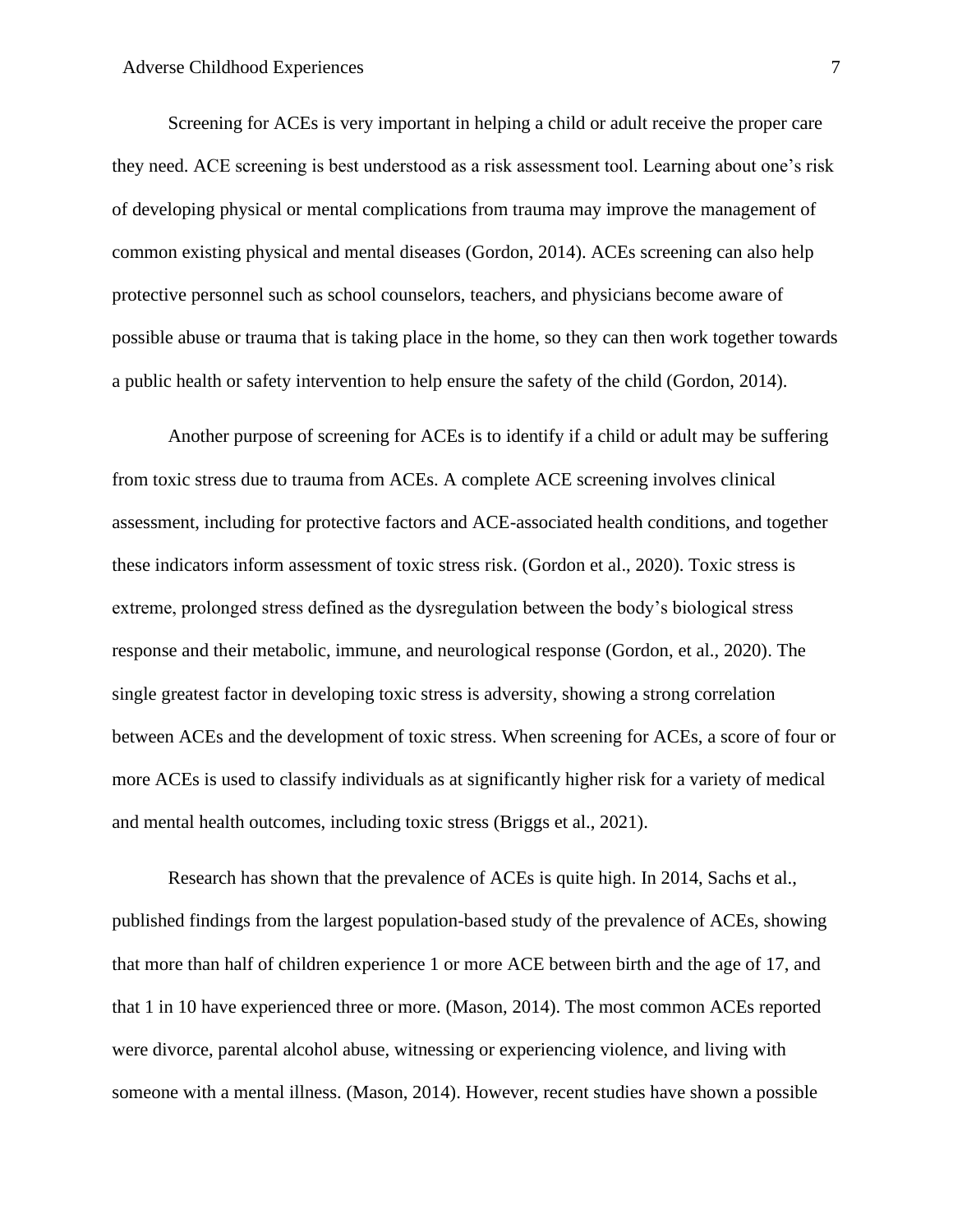#### Adverse Childhood Experiences 8

need for expanding the original list of ACEs defined by the CDC-Kaiser study, as research shows other adverse childhood experiences have the possibility to have a negative impact on a child's physical and emotional health. The Well-Being and Experiences Study, which involved a baseline survey of children ages 14-17 years, suggests expanding the original list of ACEs to include spanking, poverty, parental interactions with police, peer victimization, parental gambling, foster care placement, and neighborhood safety (Afifi et al., 2020). While the original ACEs list still the most common list in use today, research continues for the need for expanding the criteria of adverse childhood experiences.

# **Physical Effects of Adverse Childhood Experiences**

Adverse childhood experiences can result in many different physical complications for individuals, many of which can lead well into adulthood. A cross-sectional study that used a nationally representative sample of children and young adolescents who were investigated by child welfare (National Survey of Child and Adolescent Well-Being II), results showed that children who had an ACEs score of 5 or more were more than twice as likely to have a health complaint, over three times more likely for the caregiver to report the child having physical complaints, and nearly four times as likely to have an illness requiring care by a physician (Kerker et al., 2018). For each additional ACE, there has been shown to be a significant increase in the likelihood of behavior problems, chronic medical conditions, and low socialization on standard measures of behavior and development (Sciaraffa et al., 2018). Additionally, there has also been found to be a strong correlation between children who experience 5 or more adversities in the second six years of their life and an increased in health complaints and illnesses that require a doctor (Flaherty, 2009).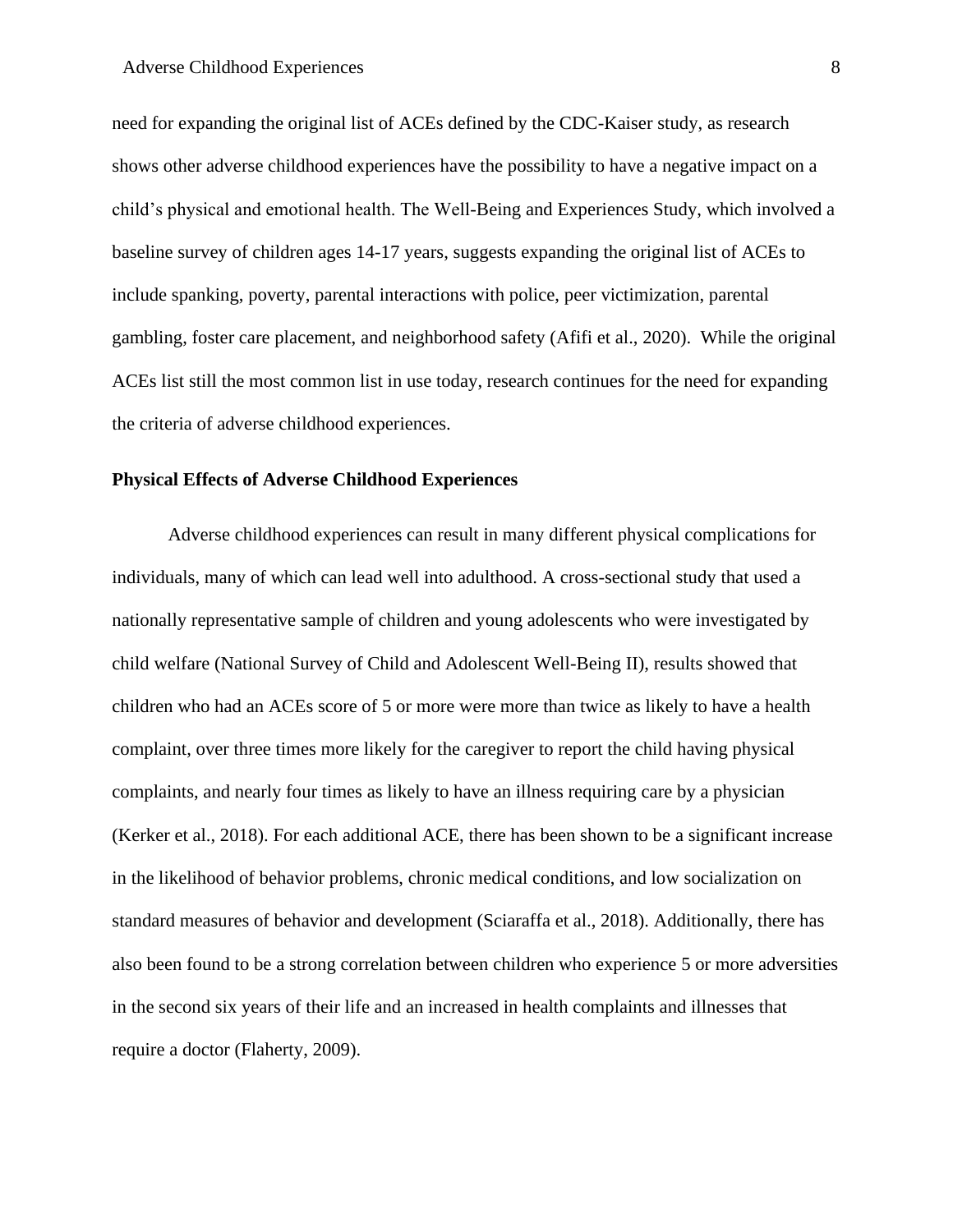Findings from the Helinski Birth Cohort Studies and the Hertfordshire studies show evidence that trauma or adverse childhood experiences in infancy and early childhood can induce HPA and epigenetic changes in an individual that can increase the likelihood of adult disease. The physical ramifications of exposure to ACEs begin early, as the research from the study showed that infants with low birthweights due inadequate prenatal care and low infant weight due to malnutrition between the ages of 1 and 2 has an association with an increase in heart disease and Type 2 diabetes in adulthood (Gentner & Leppert, 2019). Further research in this study showed an association with specific adverse experiences including physical, sexual, and emotional abuse, neglect, violence in the home, parent mental illness, natural disasters, death, war, divorce, serious illness within the family and bullying with developing disease later in life. (Gentner & Leppert, 2019). The toxic stress from these experiences showed a significant association with other adult diseases such as ischemic heart disease, diabetes, stroke, irritable bowel syndrome, obesity and depression as well. A 2016 National Survey of Children's Health also found an association between ACEs and a high percentage of children suffering from asthma (Thompson, et al., 2020). It has been found that the risk of these adult diseases increases with each additional adverse childhood experience (Genter & Leppert, 2019).

Data collected from the Child Health and Illness Profiled – Child Edition, which examined the well-being of children aged 6-11 by examining aspects of health that can be influenced by health systems, school systems, and general health promotion (Thompson, 2020), shows a correlation between a child's poor physical health and their ACEs score. Research concludes that this association is due to many families in crisis do not have access to adequate health care or fail to provide adequate healthcare to their children (Thompson, 2020). For this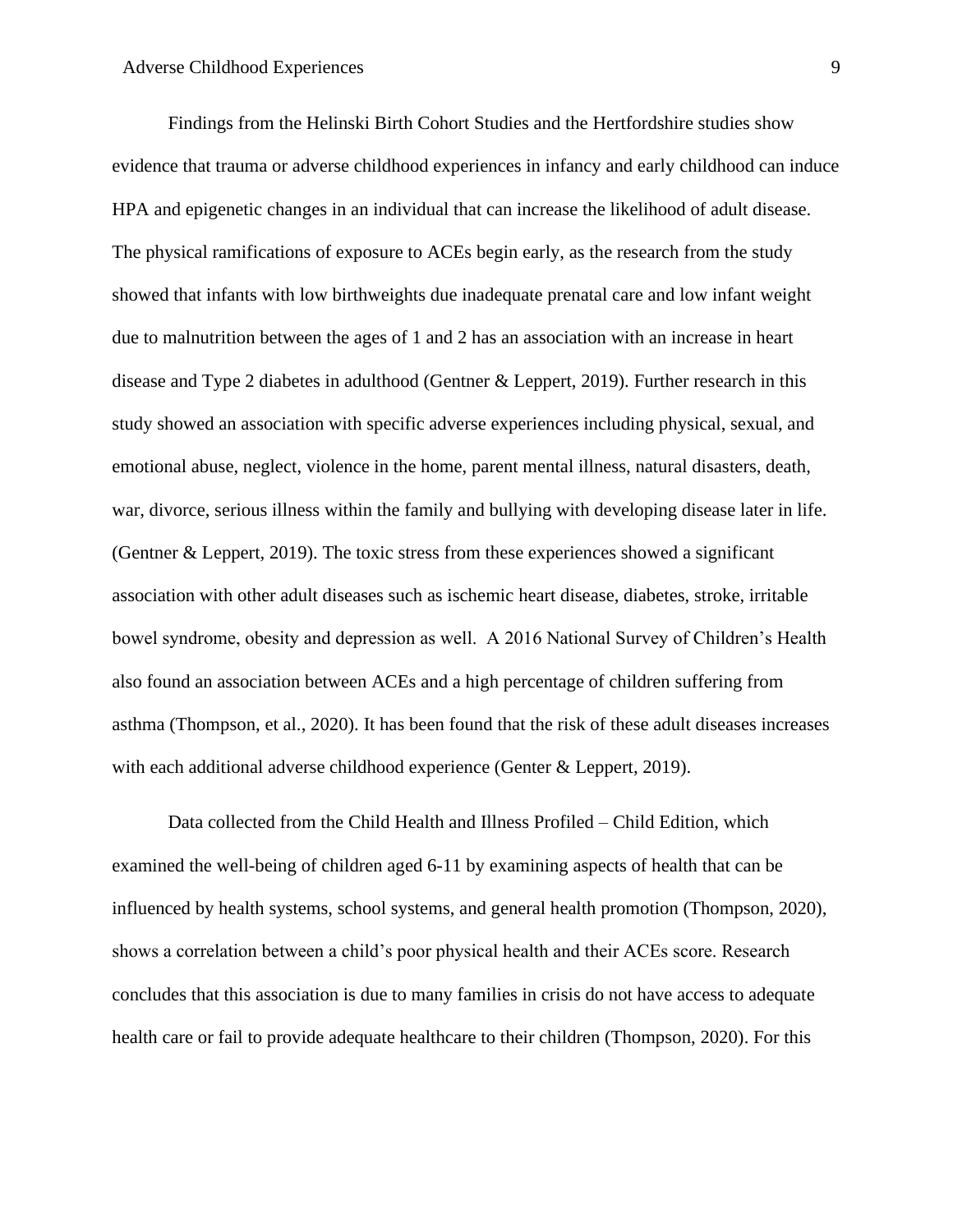reason, health professionals and policy makers must consider how children who have been exposed to adverse childhood experiences could benefit from targeted intervention programs.

#### **Emotional and Behavioral Effects of Adverse Childhood Experiences**

Adverse childhood experiences can cause emotional distress and turmoil in children and adolescents, leading to detrimental emotional effects. According to data from a Systemic Clinical Outcome and Routine Evaluation review of research collected from 2006-2018, there was a consistently strong association between reports of ACEs in childhood and a multitude of mental health problems such as anxiety, depression, psychotic disorders, substance abuse, and personality disorders (Scully et al., 2020). In this study there was also found to be a high correlation between ACEs and negative mental health outcomes, including the internalizing and externalizing of mental health problems that have the possibility of leading to many problem behaviors, including youth suicide (Scully et al., 2020).

Likewise, data collected from an Adult Attachment Interview conducted in Gothensburg, Sweden shows a high correlation between adults who experienced ACEs as a child or adolescent and clinical depression in adulthood (Ivarsson et al., 2016). Their findings conclude that the participants' depression stemmed from them having little evidence of experiencing secure and safe parental behavior in their childhood, therefore leading to higher rates of anxiety and depression as they aged (Ivarsson et al., 2016). A study using the Dispositional Hope Scale that was given to children and adult caregivers at a national nonprofit child advocacy center shows there is a lack of hope associated with individuals who have experienced trauma (Baxter et al., 2017). This study suggests that those with higher ACEs score are less likely to dedicate mental energy to pursuing their life goals. It also shows that these individuals are less likely to take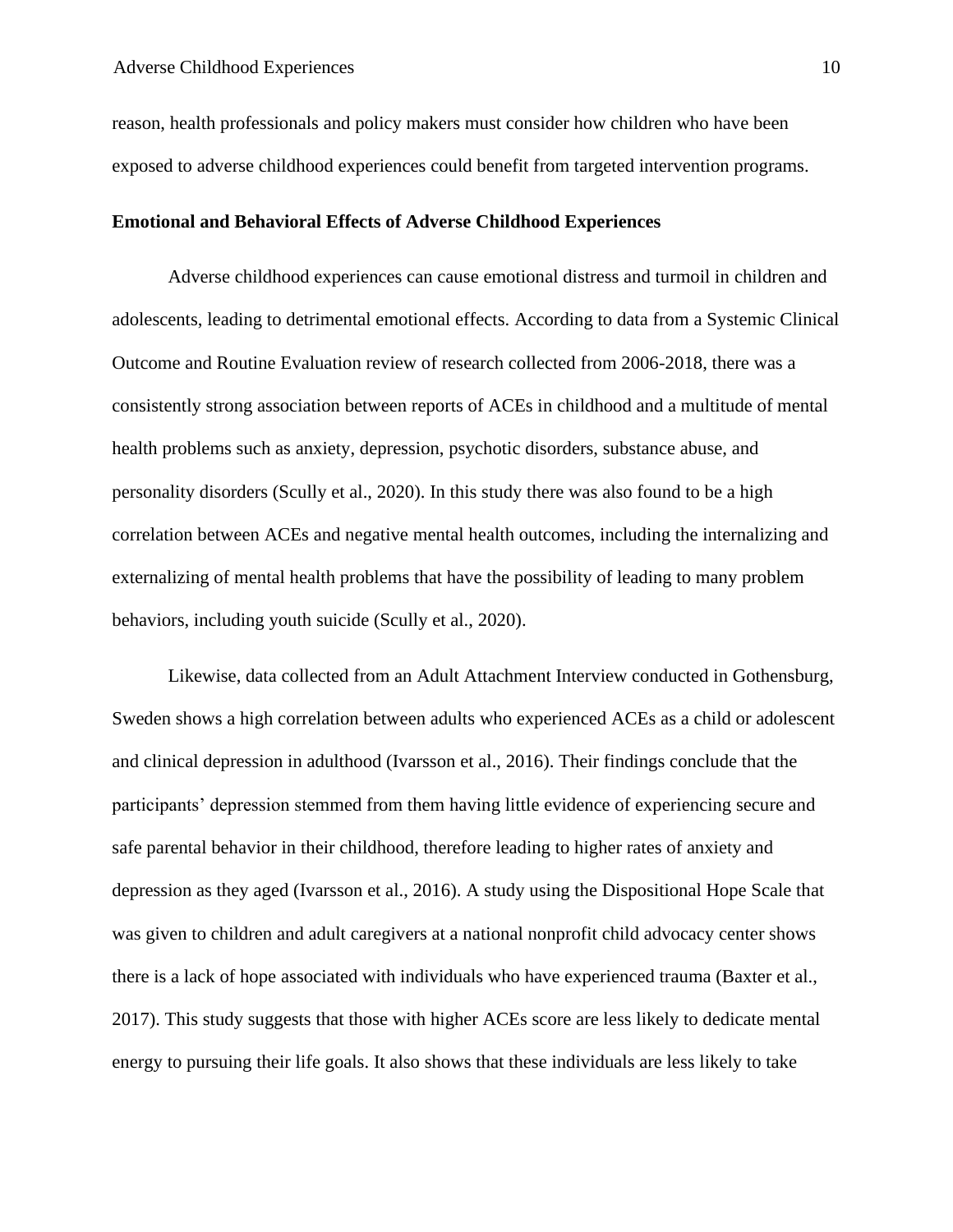corrective action in their lives because they have a decreased estimation of their own abilities or the resources available to them because they have a decreased level of hope (Baxter et al., 2017).

The negative emotional effects of adverse childhood experiences can lead to risky behaviors that can be detrimental as the child enters adolescence and adulthood. According to data from the National Study of Adolescent to Adult Mental Health conducted at the University of North Carolina, adolescents who have been exposed to adverse childhood experiences are much more likely to be engaging in higher rates of substance use, violence, and other delinquent behavior relative to their unexposed and less-exposed peers (Brumley et al., 2017). Additionally, high-risk sexual behaviors, such of having intercourse by the age of 15, having sex with more partners, contracting sexually transmitted diseases, becoming pregnant as a teenager, and experiencing an unintended pregnancy, have been strongly associated with ACEs (Zyromski et al., 2020). Data from the 2011 Behavioral Risk Factor Surveillance System found that the presence of four or more ACEs was associated with higher odds for smoking, heavy drinking, and binge drinking (Sharma, 2021). The consequences of risky behavior such as this can be extremely detrimental, as substance use is associated with outcomes such as violence, unsafe sexual behavior, and the inability to secure and keep employment. (Sharma, 2021). These risky behaviors can begin as early as late childhood and early adolescence, as an Egyptian qualitative study found ACEs such as poverty, child abuse, and family substance use to be linked with substance use among youth as young as 12-18 years (Sharma, 2021).

#### **Academic Effects of Adverse Childhood Experiences**

The physical and emotional effects of adverse childhood experiences can have a negative impact on a child's academic success. Research from a 2012 National Scientific Council on the Developing Child study shows that children who experience ACEs early in life are at a higher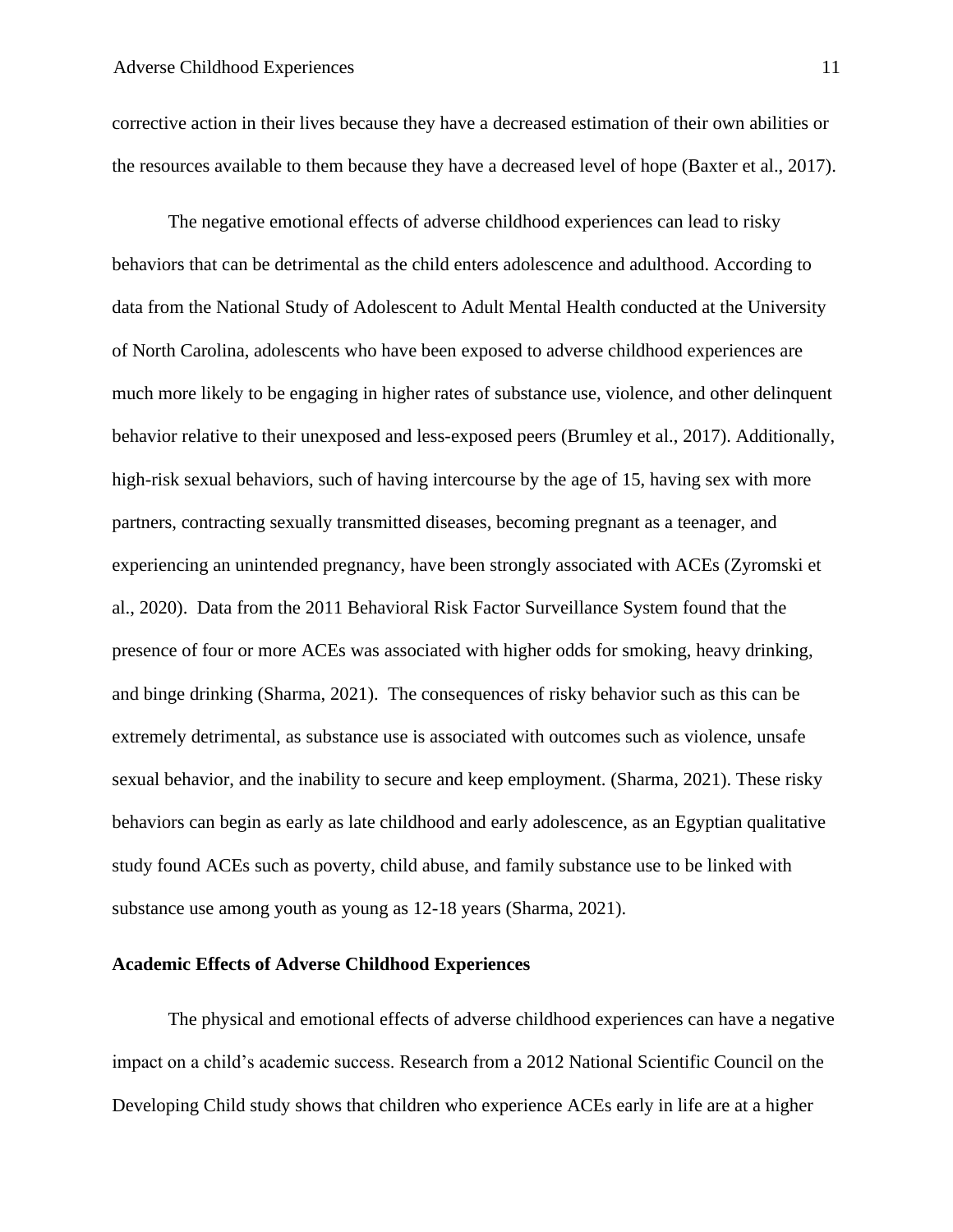#### Adverse Childhood Experiences 12

risk of negative educational outcomes (Hinojosa, Bright & Nguyen, 2019). The stress related to adverse childhood experiences often manifests at school, causing students to suffer from symptoms such as difficulty concentration, trouble with learning tasks, and memory problems (Hinojosa, Bright & Nguyen, 2019). These experiences can set children apart and place them on a different educational path compared to peers who have not experienced adverse events.

Data collected from a Longitudinal Study of Child Abuse and Neglect from protective services shows a direct association between adverse childhood experiences and high school dropout rates (Morrow & Villodas, 2018). This study shows that as the number of ACES increase, the level of educational attainment decreases. The results of this study also show a correlation between a high ACES score and school withdrawal or disengagement (Morrow & Villodas, 2018). School disengagement is characterized by a lack of a positive emotional bond with academics, school personnel, or school-related activities. This bond is critical for students who have high ACEs scores, as they often do not have those positive emotional bonds at home, and the absence of positive emotional bonds both at school and home can contribute to a higher likelihood of high school dropout (Morrow & Villodas, 2018).

Another contributing factor for high school dropout rates related to adverse childhood experiences is persistently low academic achievement or course failure (Morrow & Villodas, 2018). The data from the Longitudinal Study of Child Abuse and Neglect revealed that high ACEs scores were significantly associated with the likelihood of grade repetition, poor grades in math and English, and poor performance on achievement tests (Morrow & Villodas, 2018). Children reporting three or more ACES were at a significantly higher risk of repeating a grade compared to students with no reported ACEs (Hinojosa et al., 2019). Grade retention is problematic for students because it can contribute to the loss of peer networks, as same-age peers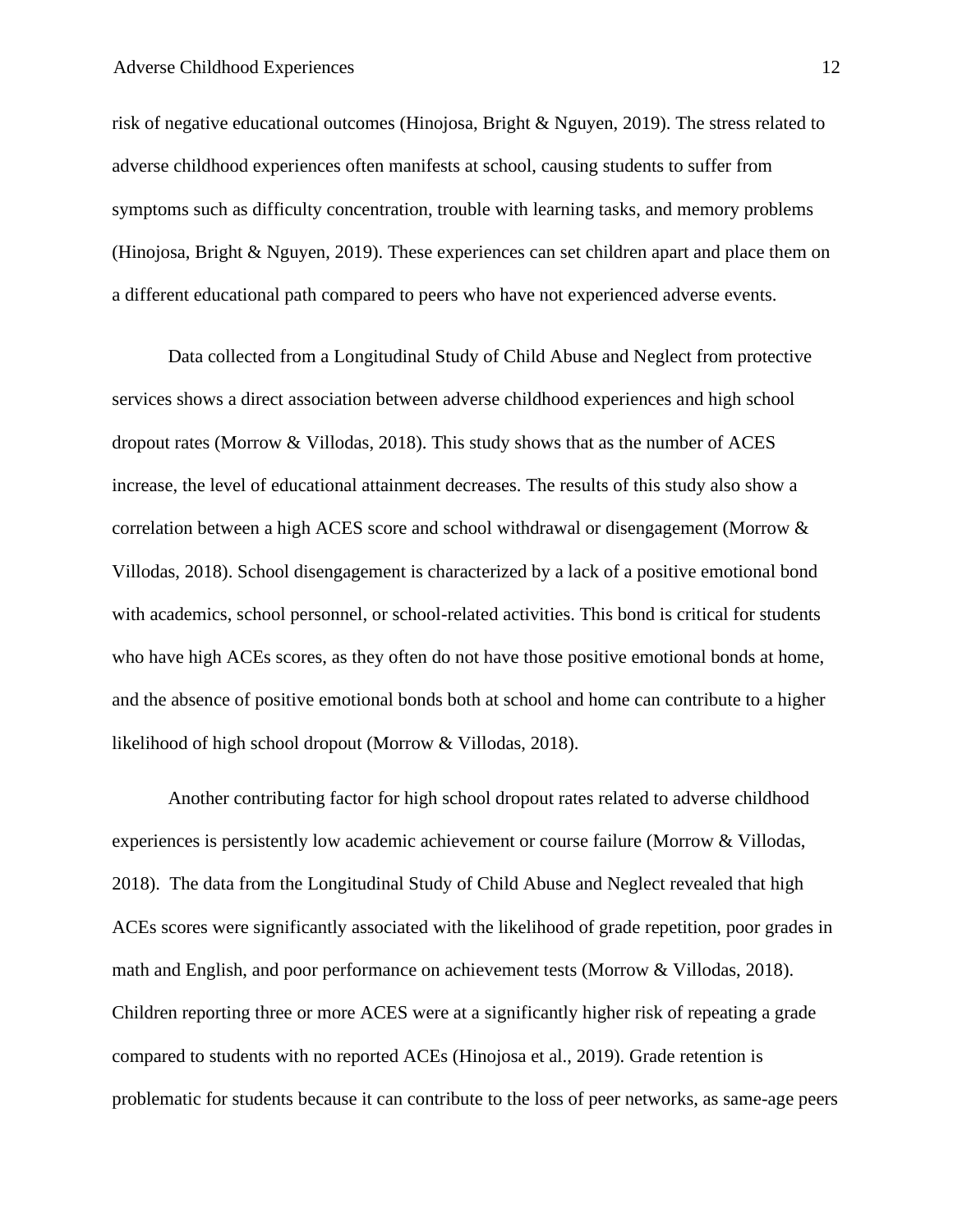move up to the next grade. It can also create the stigma of being seen as not smart enough to pass to the next grade, followed by lowered expectations by teachers and peers, social isolation, and disruptive behaviors, which can all contribute to the loss of self-efficacy and self-esteem for many students (Hinojosa et al., 2019). These contributing factors can lead to academic failure, which increases the likelihood of a student to drop out of high school (Morrow & Villodas, 2018).

School absenteeism is another factor that can lead to increased high school dropout rates. Data retrieved from a questionnaire from the Centers for Disease Control and Prevention and the Short Child Maltreatment Questionnaire conducted in Wales shows a significant correlation between a child's ACEs score and a high rate of school absenteeism (Bellis et al., 2018). Adverse childhood experiences can lead to an increase in physical health problems, which in turn can contribute to higher rates of absenteeism. The more school that a child misses, the more likely it is for them to fall behind in school and not experience academic success, consequently leading to a higher likelihood of the child dropping out of school in adolescence (Bellis et al., 2018).

The negative academic impacts from adverse childhood experiences can also affect college outcomes as well. According to data from a National Longitudinal Study of Adolescent to Adult Health, it was revealed that adolescents who were exposed to adverse childhood experiences reported more pessimistic expectations about their future academic achievement and the likelihood that they would attend college (Brumley et al., 2017). This study showed that adolescents exposed to these experiences frequently formed expectations of shortened lifespans, which in turn leads them to discount the potential benefits of pursuing college (Brumley et al., 2017). This pessimistic outlook on higher education combined with their fatalistic expectations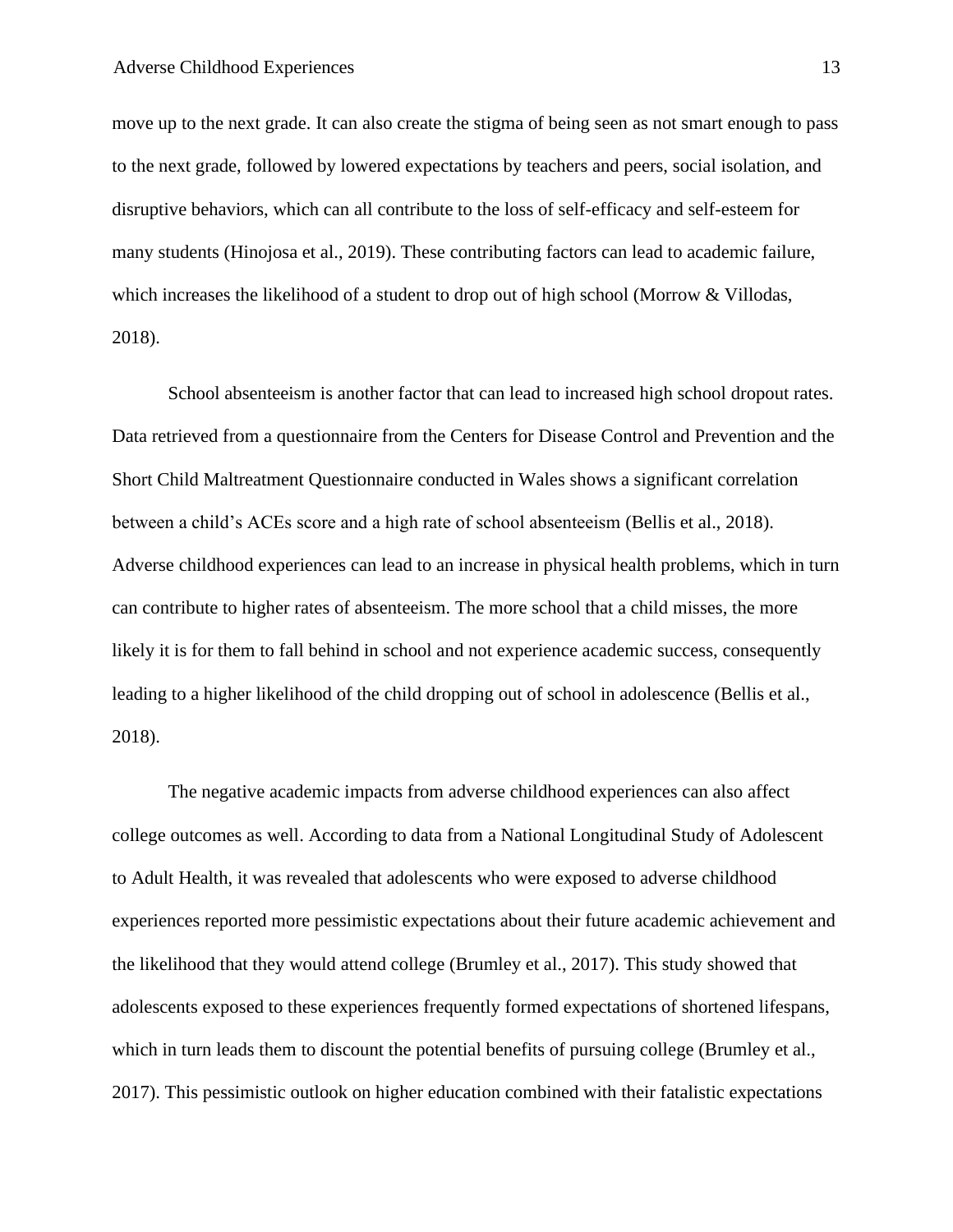often contributes to the further engagement of substance abuse and antisocial behavior, leading to a much lower likelihood of adolescents who have experienced adverse events to pursue college after high school (Brumley, 2017).

#### **Adverse Childhood Experiences and the Parenting Cycle**

Many children who have experienced adverse events are being raised by parents who have also experienced adverse experiences in their own childhood, therefore perpetuating the cycle of ACEs. Parents who have experienced multiple ACES themselves have an increased risk of mental health issues, substance abuse problems, lack of social supports, limited education, and economic disadvantages, making it difficult for them to provide a supportive and nurturing environment for their own children (Woods-Jager et al., 2018). This can lead to toxic stress being passed from generation to generation, therefore leading to an intergenerational cycle of ACEs (Woods-Jager et al., 2018).

Research gathered from the Parenting Stress Index-Short Form (PSI-SF) and the Positive Parenting Practices (PPP) showed a direct relationship between a parent's own adverse childhood experiences and their current parenting stress and practices (Lange et al., 2019). The study examined low-income parenting women and found that outcomes associated with trauma are linked with parenting behaviors such as hostile-intrusive behavior towards their children, decreased involvement with their children, insecure parent-child attachment, and decreased maternal sensitivity (Lange et al., 2019). The data from the Parenting Stress Index-Short Form shows a direct association with the chronic stress a parent carries from their own trauma and negative parenting practices. These negative parenting practices can contribute to a child's difficulty with self-regulation and behavior, as the toxic stress experienced by their parent is often transferred to the child (Lange et.al, 2019). This study found that the potential for increased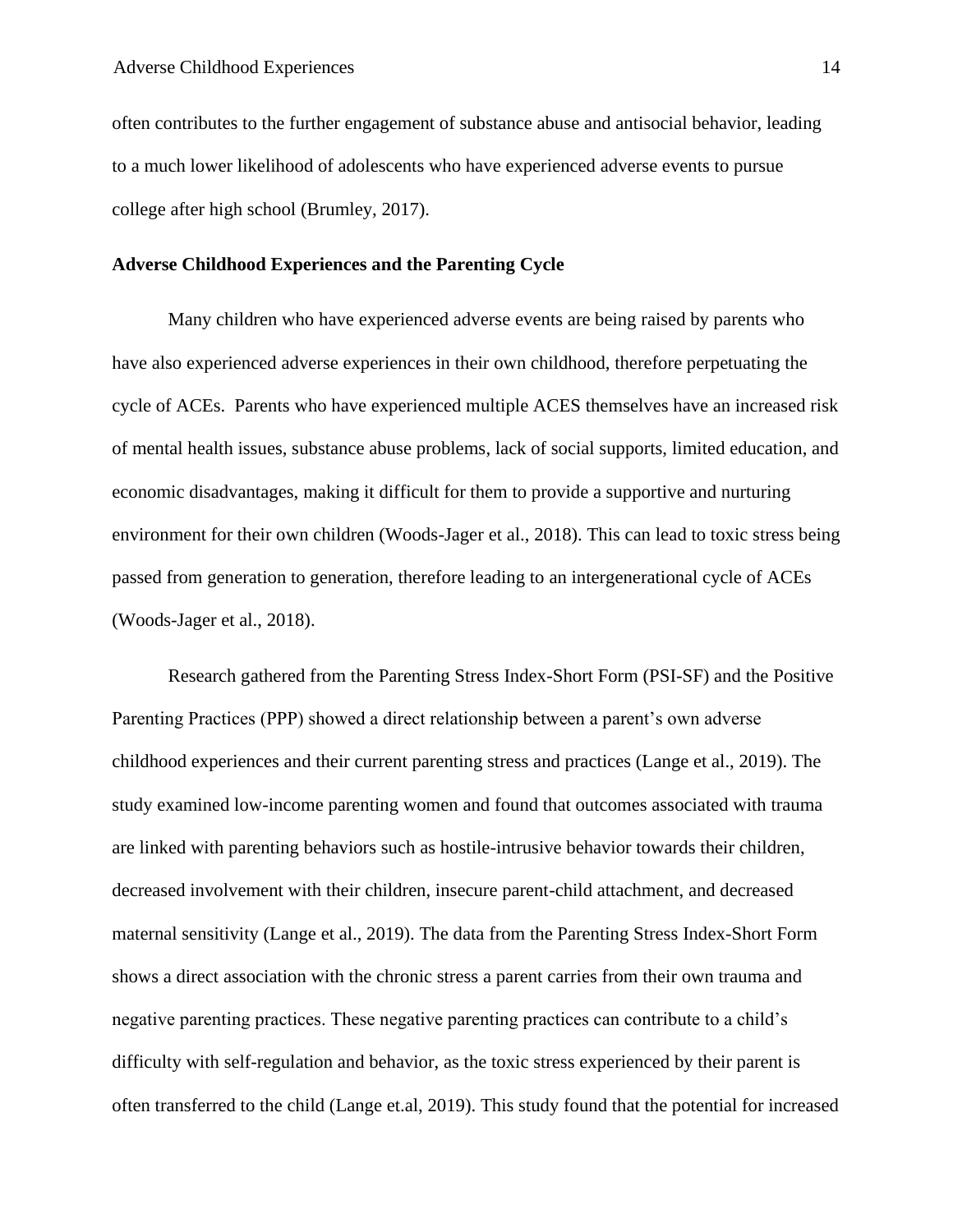parental stress might be due to the dysregulation of their own stress-response system caused by experiencing trauma as a child (Lange et al., 2019). Breaking the cycle of chronic parental stress caused by ACEs is a critical way to give children the opportunity to have a supportive family environment so they may have a better chance of experiencing emotional, social, and academic success in their lives (Scrimin et al., 2018).

# **Protective Factors**

Protective factors are defined as psychological, biological, family, or community characteristics that are associated with a lower likelihood of negative effects from adverse events. Protective factors play an important part in building resiliency in children, which is necessary when overcoming adversity. The presence of protective factors in a child's life can interrupt a negative life course (Crouch et al., 2019).

It is widely acknowledged that growing up in highly stressful or traumatic environments can have a negative impact on child's or adolescent's life, making a supportive family system a very important protective factor in overcoming adversity (Scrimin et al., 2018). An Italian study conducted using the Child Health and Illness Profile—Child Edition along with caregiver interviews shows that the overall well-being of children increases when they are exposed to an increasing number of supportive resources provided by the family. This study found that individuals who had a score of four or more ACEs were less likely to report having an adult during their childhood who made them feel safe and secure, compared those individuals who had lower ACEs scores (Scrimin et al., 2018).

Positive communication between children and adults in their lives is also a key part of building resiliency, as data collected from a 2018 Health Behavior in School-aged Study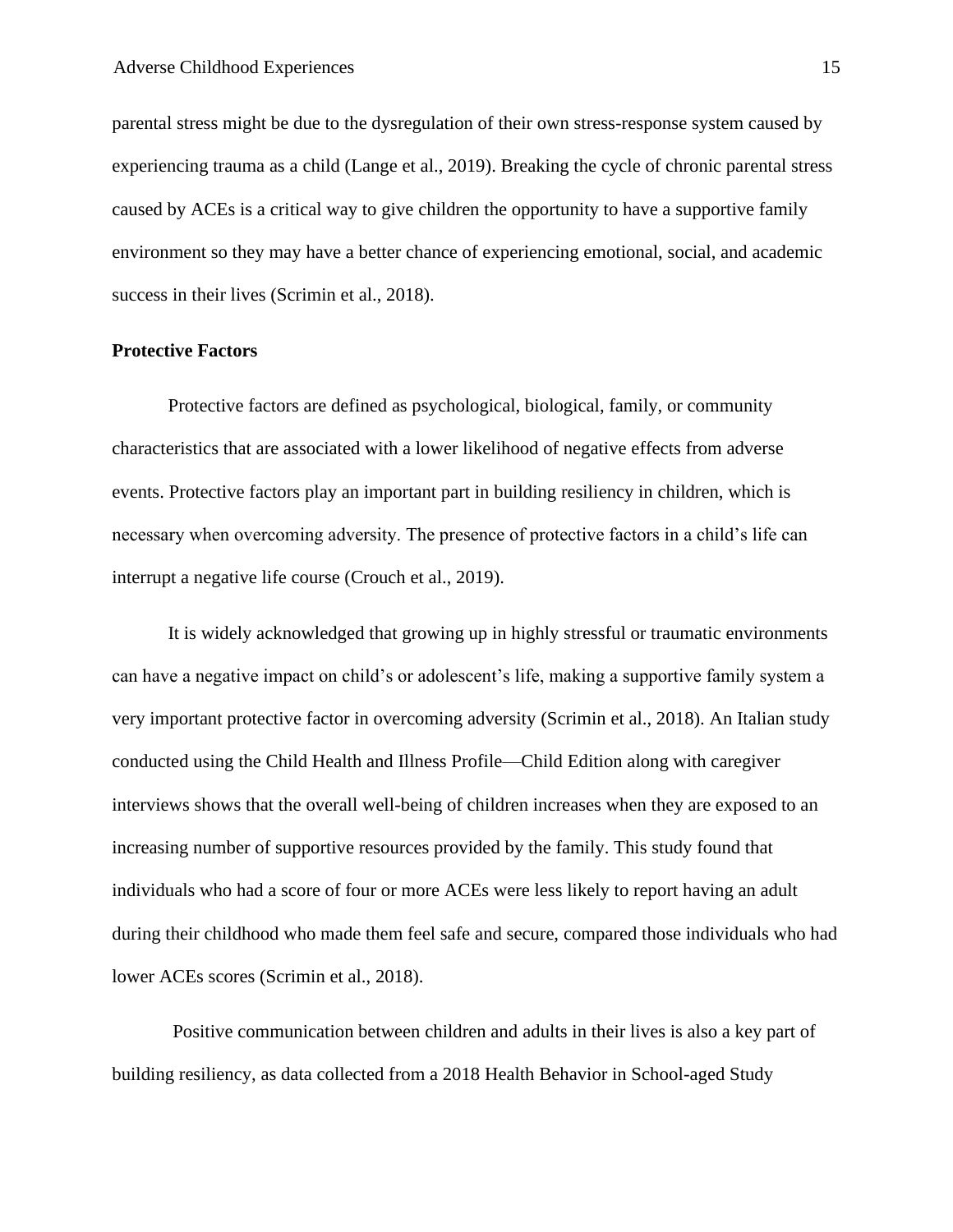#### Adverse Childhood Experiences 16

conducted in Slovakia shows that difficult communication or a complete lack of communication due to the absence of a parent increased the probability of behavioral and emotional problems in children and adolescents significantly. Their research shows that negative family interactions between parent and child are associated with higher levels of mental health problems such as anxiety and depression (Lackova et al., 2020). The findings of their study also show that increased communication with fathers during a child's adolescent years can help moderate emotional and behavioral problems that are often associated with ACEs, highlighting the importance of parental involvement and positive communication in the home.

Another protective factor in building adversity in children and adolescents who have experienced adverse events is living in a safe, stable neighborhood or environment (Crouch et al., 2019). Families who live in a low socioeconomic area often face financial stress, which is found to be associated with poorer mental health (Lackova et al., 2020). Living in impoverished conditions and low socioeconomic neighborhoods has been shown to negatively affect parenting quality and can in turn represent a risk factor for diminished children's health (Scrimin et al., 2018). According to a 2012 Annual Review of Public Health, living within a high concentration of poverty increases exposure to stressors such as a higher rate of neighborhood criminal activity and lower quality of infrastructures that can negatively affect relationships and trust amongst neighbors (Shonkoff et.al, 2012). Data from the Moving to Opportunity experiment and the Seattle-King Country Healthy Homes Project shows that youth who spend much of their childhood and adolescence living in safe, stable, or advantaged neighborhoods were more likely to attend college, earn higher annual incomes, and were less likely to become single parents (Shonkoff et.al, 2012). The results of these studies show how living in a safe stable environment can become an important protective factor when dealing with adversity.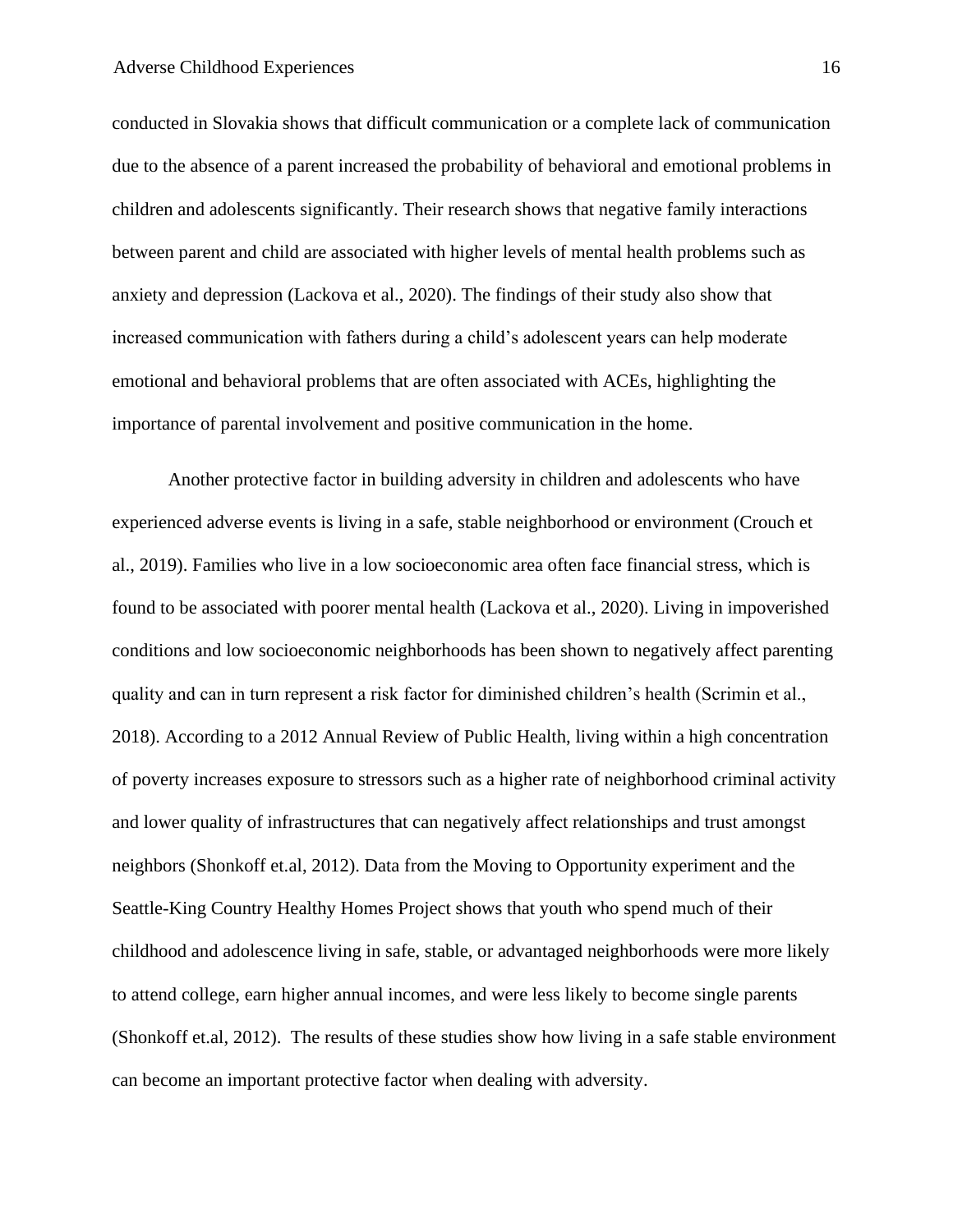Another protective factor against adversity is having basic needs met and availability to adequate health care and proper nutrition. Research from the 2016 South Carolina Behavioral Risk Factor Surveillance System Study shows that respondents who had an ACEs score of four or more were less likely to have their basic needs met most of the time, resulting in poorer overall health compared to individuals who had a lower ACEs score (Scrimin et al., 2018). Likewise, the higher cost and lower availability of healthy foods to those living in impoverished situations can lead to poor nutrition, while limited recreational facilities and personal safety concerns can discourage physical activity (Shonkoff et.al, 2012). There is a strong correlation between families living in stressful and traumatic environments and the lack of access to medical care and the quality of care received as well (Shonkoff et.al, 2012). Having a school system, neighborhood facility, or caring adult who can help provide healthy foods, proper clothing, and opportunities for physical activities can act as an important protective factor, therefore improving a child's overall health and consequently build their resiliency to adversity.

# **Racial Disparities and Implications**

Adverse childhood experiences can affect children of different economic statuses and races in different ways. According to a 20-year analysis of data from the American Counseling Association and the American School Counselor Association, there is a disproportionate rate of exposure to ACEs and the compounding effects of these events in individuals who identify as African American, Hispanic, or multiracial (Zyromski et al., 2020). Research from a 2011 National Survey of Children's Health shows that on average, racial and ethnic minority youth experienced more ACEs while also having access to fewer protective factors, lower household incomes, and worse overall health (Liu et al., 2020). This study shows that white youth had a consistently lower ACEs score that youth of color, while having greater access to protective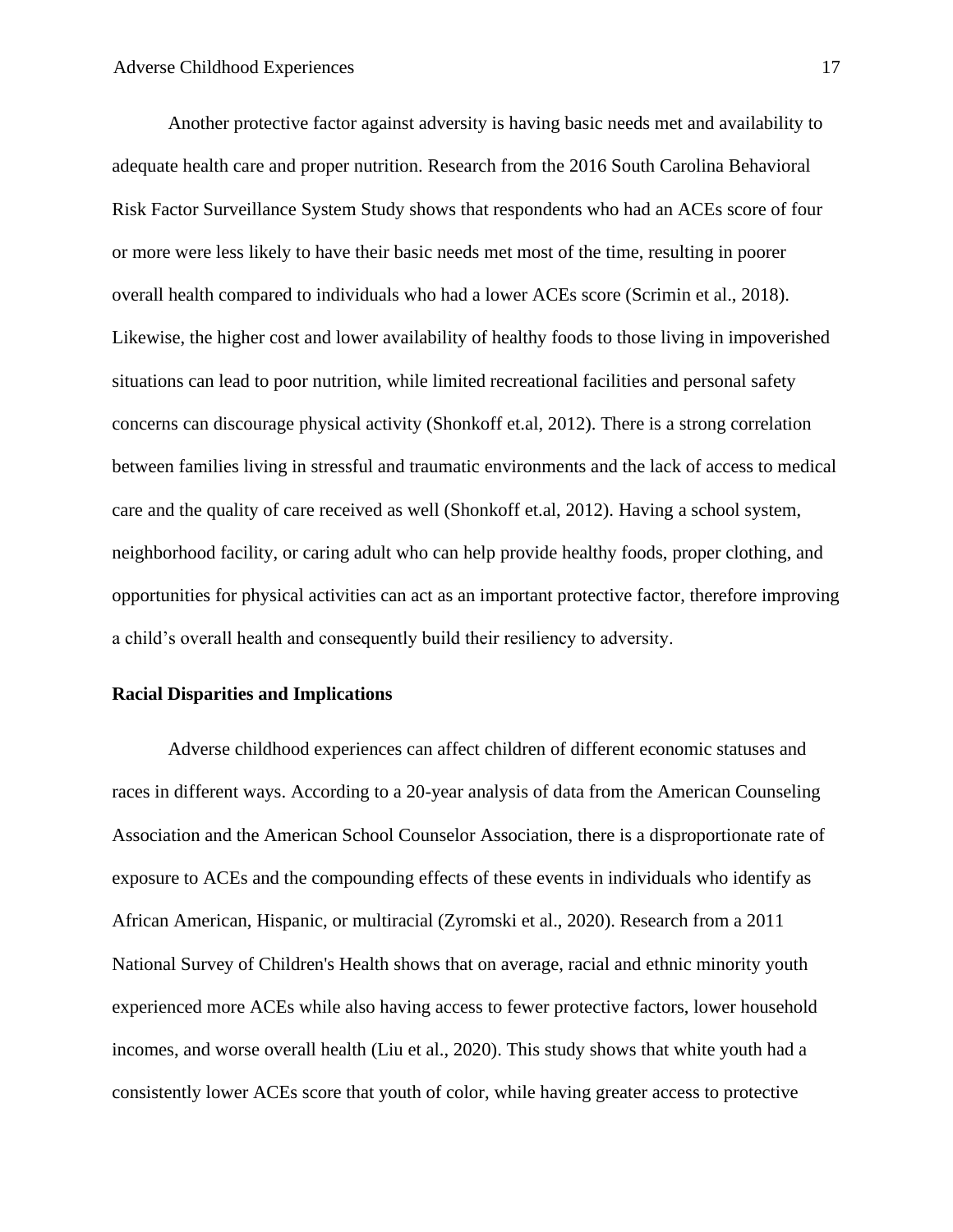factors and better health compared to their Black or Latin peers (Liu et al., 2020). Their research shows that the access to these protective factors varies greatly among races and socioeconomic levels, and their findings show a strong correlation between racial and ethnic minority youth and a disproportionately rate of worse health and adversities such as low household incomes (Liu et al., 2020). They conclude that this disparity between ACEs and certain racial and ethnic groups is due to greater access to protective resources such as adequate health care and higher education level of caregivers for white youth.

A 2012 National Survey of Children's Health shows that racial and ethnic minority children are more likely to be exposed to adverse events such as poverty and stressful environments, providing them with additional disadvantages (Hinojosa et.al, 2019). The social inequalities between races can contribute to negative social, educational, economic, and health outcomes of children with higher ACEs scores (Hinojosa et.al, 2019). An Adolescent Supplement Survey (NCS-A), a nationally representative survey of adolescents aged 13– 18 years, found that race and ethnicity continue to be a factor in health outcomes related to trauma exposure (Elkins et al., 2019). According to this study, one reason this may be true is because coping styles and environmental resources associated with ACEs may vary by racial and ethnic groups, leaving some ethnic groups more vulnerable to the negative effects of adverse childhood experiences (Elkins et al., 2019). Their research shows that a "wishful thinking" and "self-blame" coping style have been shown to be more prevalent among Hispanic adults compared to White non-Hispanic adults, while an increased social support and higher participation in religious activities have been shown to be associated with whites (Elkins et al., 2019).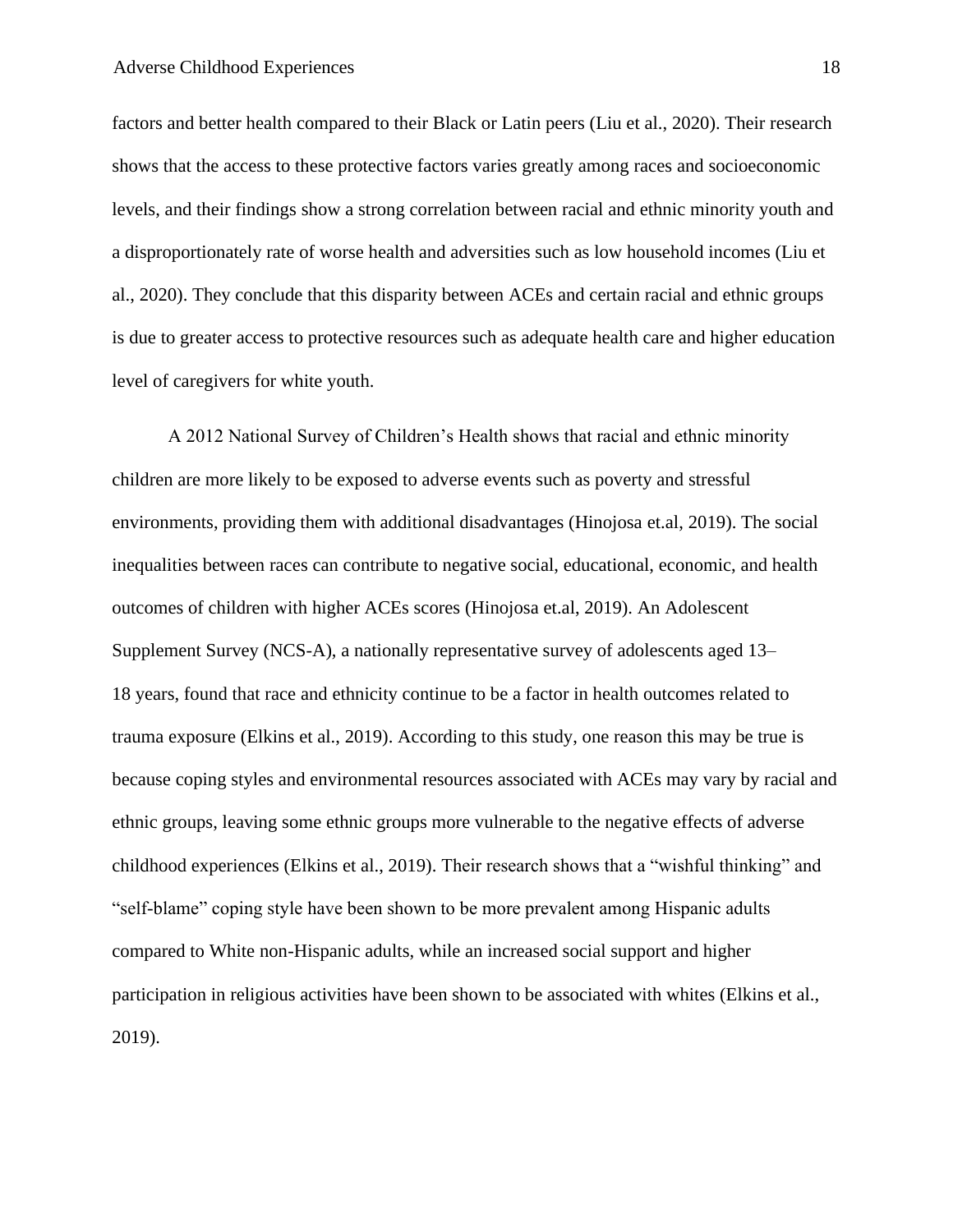However, not all racial implications are negative when it comes to ACEs and protective factors. According to the research from this same Adolescent Supplement Survey, it was found that African Americans have many culturally adaptive coping mechanisms that are accompanied by certain racial protective factors, such as large extended family support and a degree of prosocial racial respect that can be considered a protective factor against some negative effects of adverse childhood experiences (Elkins et al., 2019) Similarly, the findings for Hispanic adolescents found that many have support systems including ethnic socialization, parental, and community support that influences resilience in youth that have experiences adverse childhood events (Elkins et al., 2019). Their study was important, as it shows that while racial differences do exist in terms of the effects of adverse childhood experiences, the cultural differences by different ethnic groups can provide different types of protective factors that may not typically be found in all races (Elkins et al., 2019).

### **How Schools Can Help**

Schools have a unique opportunity to provide many important protective factors for children and adolescents who have experienced adverse experiences in their lives. In a 2020 study conducted by the Centers of Disease Control, five strategies were identified as important interventions for ACEs, two of which included school-based supports such as enhancing a strong start for children through preschool programs and home visits and offering mentoring programs and after-school programs for students (Sharma, 2021). These are important ways that schools can help, as having a caring adult figure and a supportive environment are key protective factors for many students. Research from a 2018 New Haven Mental Health Outreach for Mothers (MOMs) partnership study highlights the importance of creating policies that seek to develop school environments that are more sensitive and aware of the effects that adverse experiences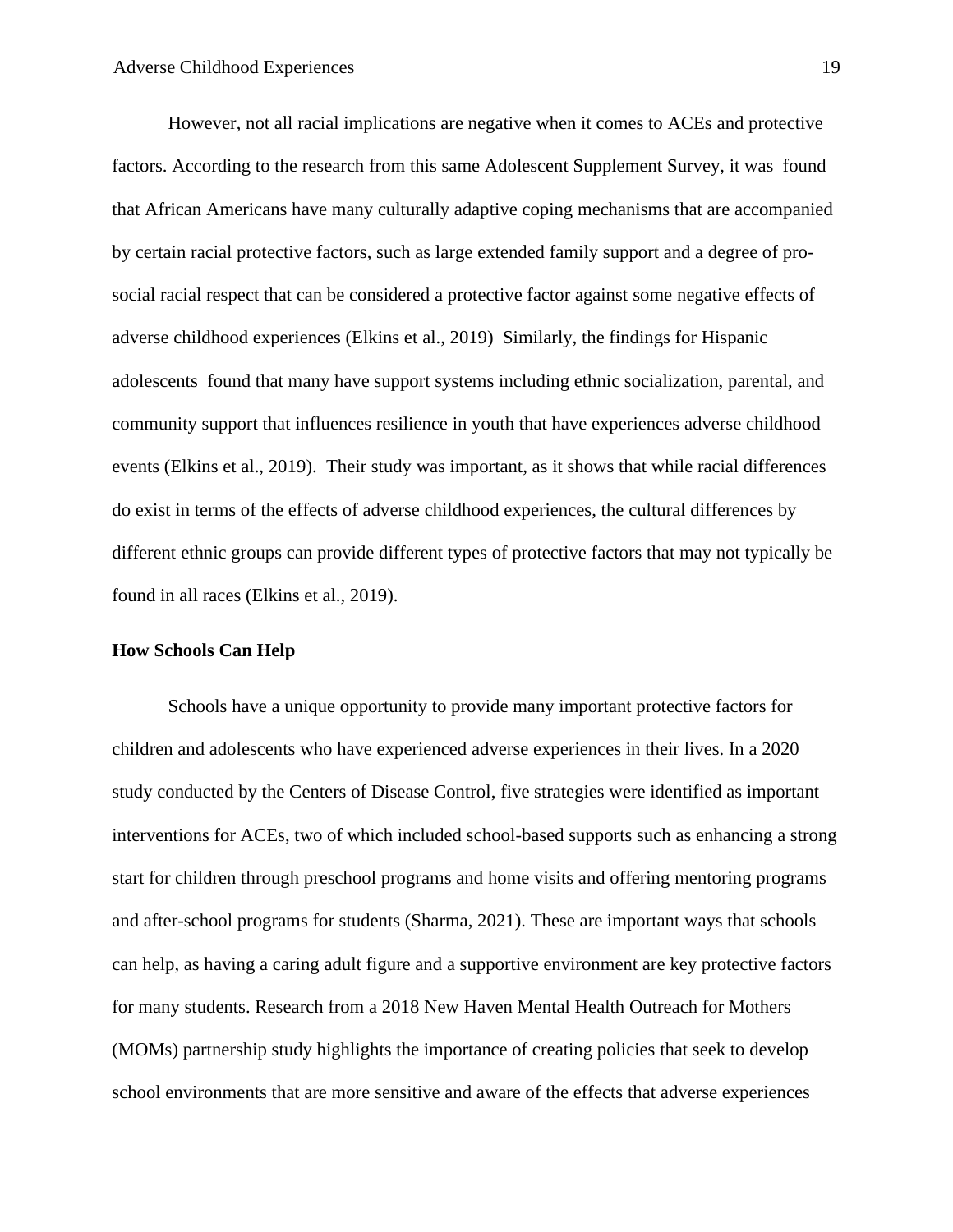#### Adverse Childhood Experiences 20

can have on student success (Lange et.al, 2018). Creating school environments that are more sensitive and welcoming to students of diverse backgrounds is extremely important, as a content analysis study of the American Counseling Association and American School Counselor Association Journals shows that individuals who identify as lesbian, gay, bisexual, or transgender; or who identify as African American, Hispanic, or multiracial are all of greater risk of having a high ACEs score (Zyromski et al., 2020). Schools who promote social awareness and inclusivity in turn end up creating a safe and encouraging environment that provides a protective factor for students of all backgrounds and identities who have experienced adversity.

Another important way that schools can help students who have experienced adversity is by providing trained school counselors on-site who can provide services for students in need. According to the data from the content analysis of the American Counseling Association and American School Counselor Association, counselors who have access to students in schools have the unique ability to form relationships with children and adolescents and use evidence-based practices that have the possibility of directly counteracting the effects of ACEs on students (Zyromski et al., 2020). The American School Counselor Association (ASCA) recommends a 250:1 student-to-counselor ratio in schools to adequately meet the social and emotional needs of their students. Their association states that by supporting the mental health of students, students have a greater chance of academic achievement (Naik, 2019). Their belief is that public schools must be equipped to hire full-time school-based mental health professionals who can provide the mental health services needed to students who have survived trauma to try to give all students – regardless of the trauma they have endured – the opportunity to take full advantage of their educational opportunities (Naik, 2019). A lack of adequate mental-health support in the school system can have negative effects on a student with a high ACEs score's ability to succeed in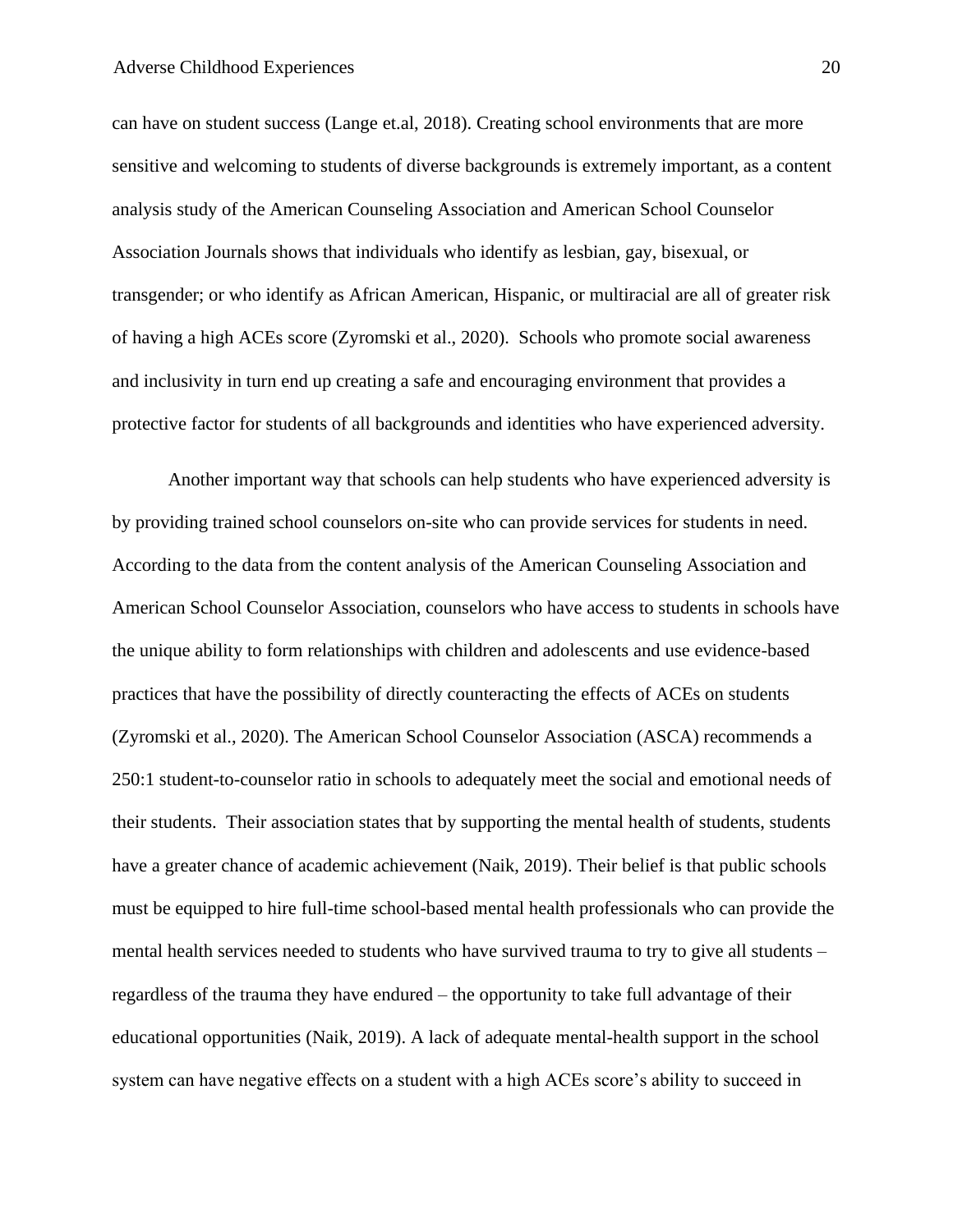school, as according to a 2016 National Education Association report, adversity can influence the behaviors, emotions, and change the structure and processing of the brain, which can negatively impact a student's ability to succeed academically (Naik, 2019).

However, it is not just counselors who need to be trained in recognizing the possible effects from trauma in students, but teachers and other school personnel as well. According to a 2016 study conducted in an elementary school in an urban area of the Northeastern United States, to create a whole-school trauma informed approach, teachers must be taught how to develop and implement strategies for teaching coping skills, emotional processing, and problemsolving skills to students who have experienced adversity (Blitz et.al, 2016) One way they can do that is by establishing an environment of psychological safety by instituting consistent expectations and familiar routines, which can therefore reduce student anxiety, depressive symptoms, and improve self-esteem in children and adolescents (Blitz et.al, 2016). Teachers and other school personnel can also support and teach resiliency by talking openly about stressful events and acknowledging biases in the school and/or community, therefore promoting an environment of wellbeing and academic success (Blitz et.al, 2016).

Another way that teachers can offer a protective layer to children and adolescents is by building positive relationships between the school system and families. Positive relationships provide a source of support for families in times of stress and need (Sciaraffa et al., 2018). Parents who feel welcomed and accepted into their child's educational experience and feel that their input is valued and important tend to be more cooperative and involved in their education (Sciaraffa et al., 2018). A positive relationship between teachers and families helps general information about child development and discussions concerning the needs of the child take place (Sciaraffa et al., 2018). Additionally, teachers can model healthy adult-child interactions to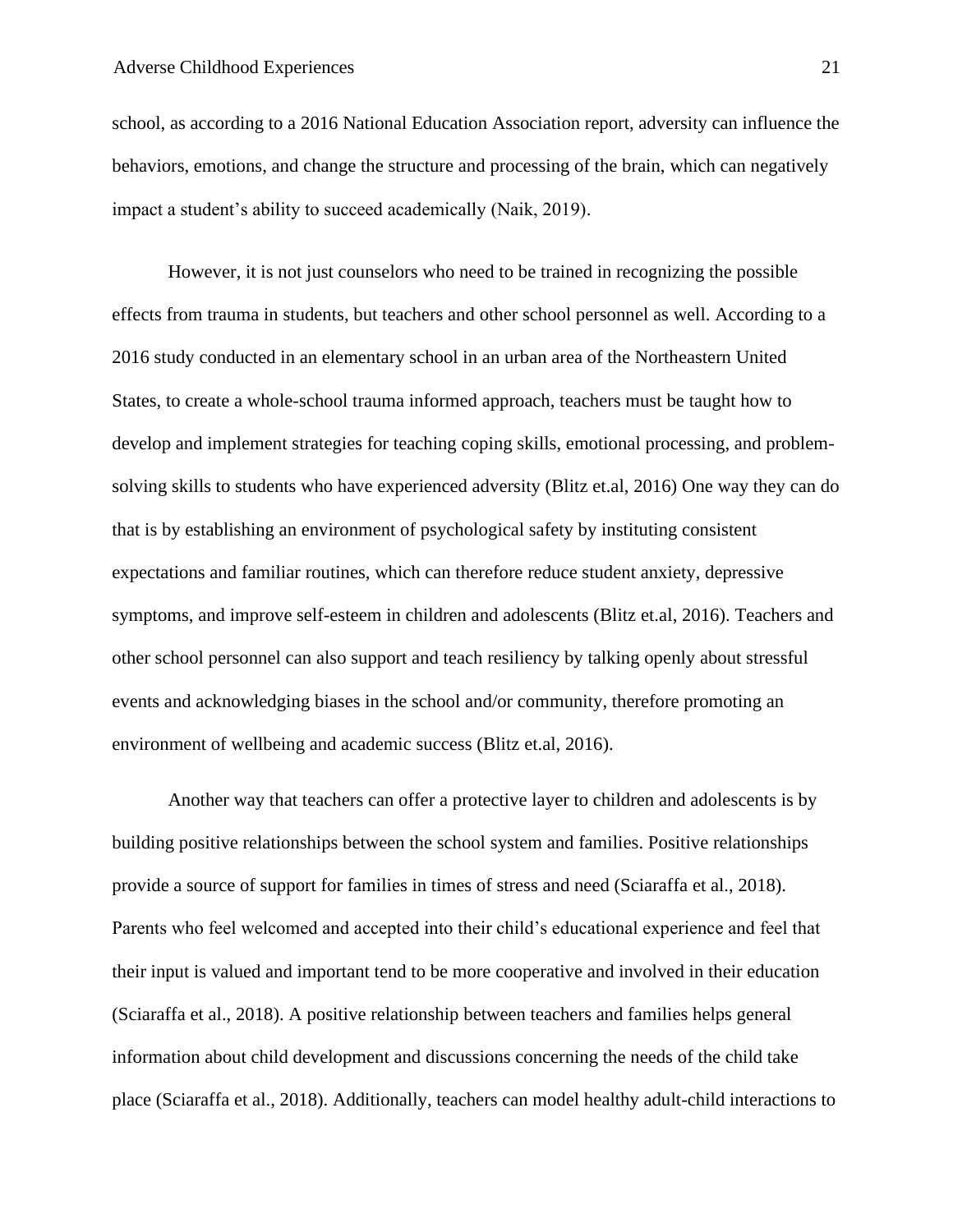the families as well. By providing these positive experiences for students, schools can increase the chance of academic success for students who have experienced childhood adversity.

#### **Assistance for Families**

Many parents and caretakers who have experienced their own adverse experiences may benefit from school, community, and state assistance programs and policies that can help break the cycle of ACEs within their own families. Data from a 2016 South Carolina Behavioral Risk Factor Surveillance System emphasizes the importance of implementing a two-generation approach when creating programs and policies that assist families (Crouch et al., 2019). Their research shows that programs that teach parenting skills and child development to parents and caregivers who have experienced adversity can help strengthen families, develop nurturing and informed parents, and build social connections both within and outside of the family, therefore reducing the risk of the ACEs cycle to repeat through further generations (Crouch et al., 2019).

Access to affordable housing can also assist families and reduce the risk of ACEs. Research from a similar Behavioral Risk Factor Surveillance System study conducted in South Carolina focused primarily on homelessness and the effect has on ACEs scores and showed that practices and programs that address the prevention of homelessness amongst families may reduce the risk of adverse childhood experiences among many children and adolescents (Radcliff et al., 2019). In this study, surveys such as the Safe Environment for Every Kid (SEEK) were examined to identify many of the parental stressors frequently involved with homelessness. This survey identified the importance of having access to programs that can benefit low-income or homeless families such as housing programs and other service systems that can act as a protective factor to improve the generational cycle of ACEs (Radcliff et al., 2019). Their study shows that many homeless or low-socioeconomic families may benefit from educational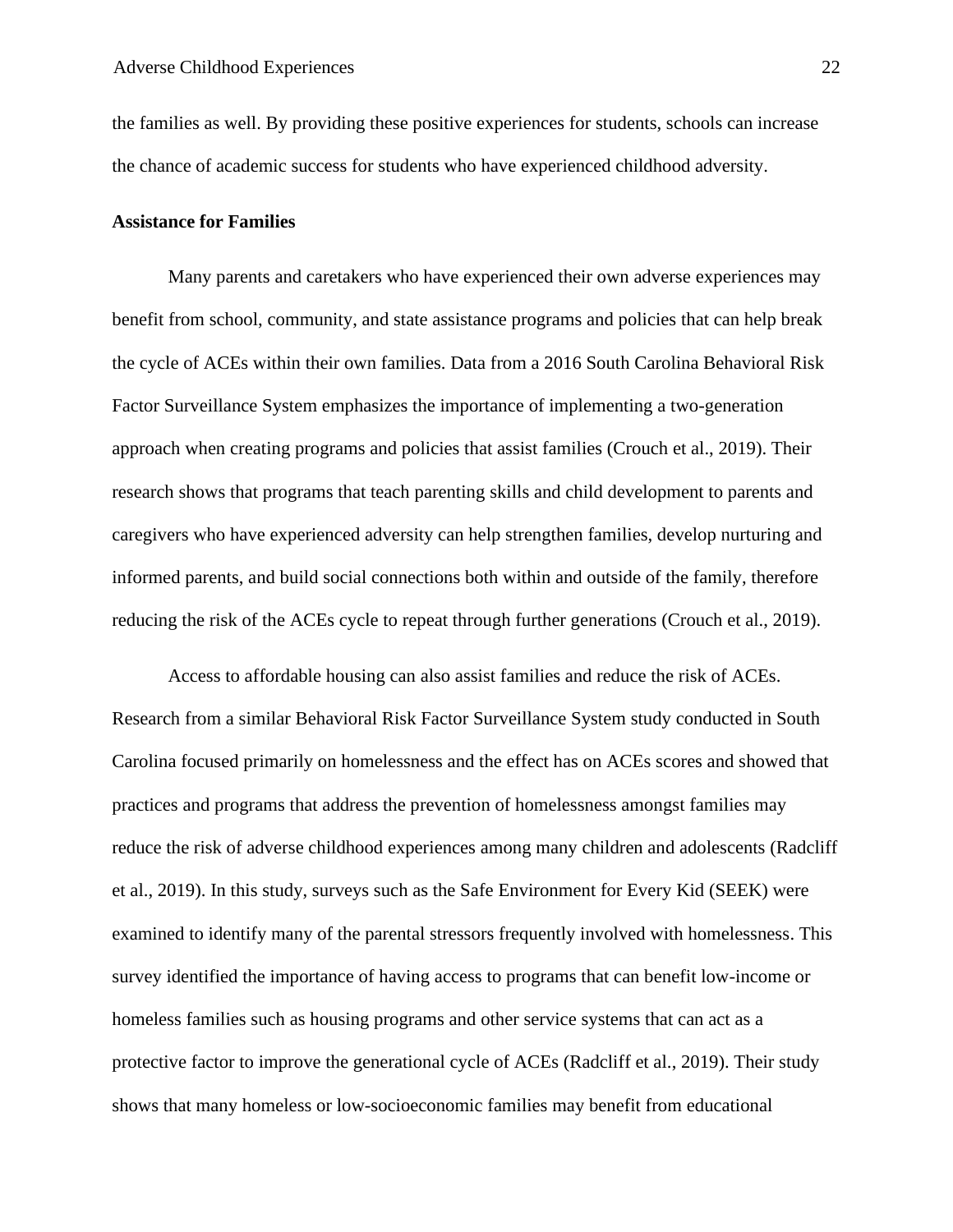opportunities and services that may possibly improve the often poor social and health outcomes that ACEs can cause to future generations (Radcliff et al., 2019).

Not only is a caring environment an important protective factor for children who have been exposed to adversity, but so is access to adequate healthcare. A 2016 National Survey of Children's Health (NSCH) led by the Centers of Disease Control and Prevention highlights the need for pediatricians to routinely screen for ACEs in primary care, as they found it to be worthwhile to examine the relationship between not only a child's ACEs score and their current overall social and physical health, but as a way to try to predict the risk of increased harm to the child in the future (Thompson et al., 2020). Their findings show the need for policymakers and agency leaders to ensure that comprehensive and high-quality healthcare services that encompass a child's mental, social, and physical health are easily accessible to all families, and for federal and state policies to reimburse such agencies for the tools needed to provide these critical services (Thompson et al., 2020).

Accessible educational programs are also an important way to assist families, as they can help promote the appropriate mental health and parenting services that are critical in stopping the negative cycle of ACEs withing families (Lange, Callinan & Smith, 2018). State and federal policies that focus on family investments such as affordable childcare, maternity and paternity leave, and safe neighborhoods are critical to the health and well-being of families and children and can therefore help decrease the risk of ACEs in future generations (Radcliff et al., 2019) A 2020 study conducted by the Centers of Disease Control showed the importance of providing economic support to families, promoting social norms against violence education and policy measures, and the development of skills that include social-emotional coping, parenting, and healthy relationships within families as important protective factors that can prevent the cycle of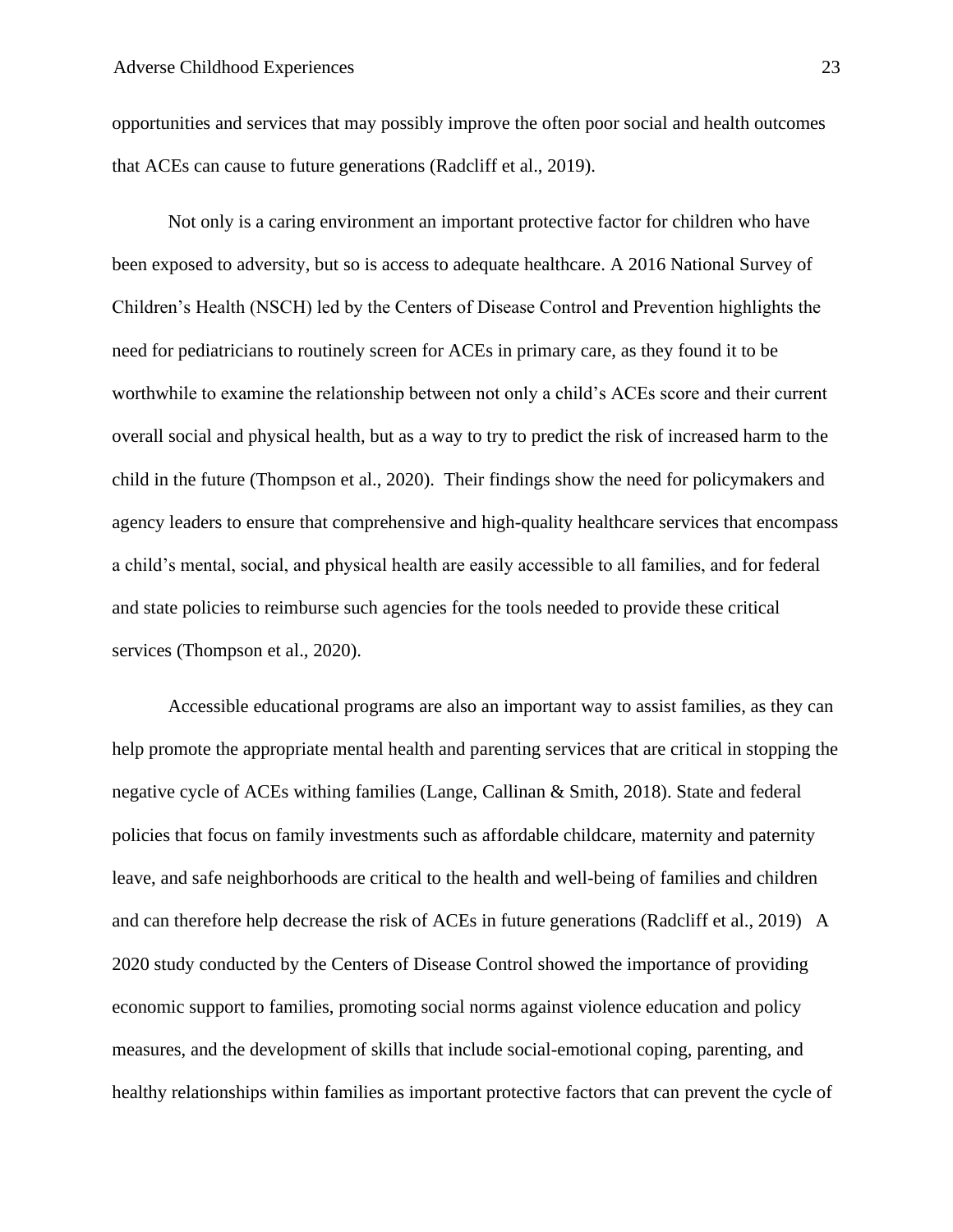ACEs within future generations (Sharma, 2021). Additional programs such as ACE Interface, a program created based on ACEs research, can help community members and practitioners understand the connections between childhood adversities and the importance of building stable, safe, and nurturing environments for children and adolescents (Radcliff et al., 2019). Other examples of such educational programs include federally funded Maternal, Infant, and Early-Childhood Home Visiting (MIECHV) programs and Strengthening Families Programs, both of which are evidence-based programs designed to strengthen families, improve their well-being, and prevent child abuse (Radcliff et al., 2019).

# **Areas of Future Research**

While much research has been done on the topic of ACEs, there are still areas within this topic that continue to be studied. Many studies on the topic of adverse childhood experiences have shown a link between childhood adversity and emotional and behavioral problems in school, yet data from a 2018 Health Behavior in School-Aged Children conducted in Slovakia suggests that there is still research to be done to further assess how other factors such as parentchild communication can affect the emotional and behavioral development of children (Lackova et al., 2020). Research is still needed to determine if other possible factors, such as social factors identified by a 2016 Behavioral Risk Factor Surveillance System study as gender, socioeconomic status, and race/ethnicity, may affect not only the emotional and behavioral development of children, but the impact they may have on their physical health and later adult on-set chronic disease (Crouch et al., 2019).

While the link between adverse childhood experiences and emotional and behaviors problems has been proven, research is still needed to determine just how these negative outcomes may vary by developmental periods, as this may be an indicator of what can be done in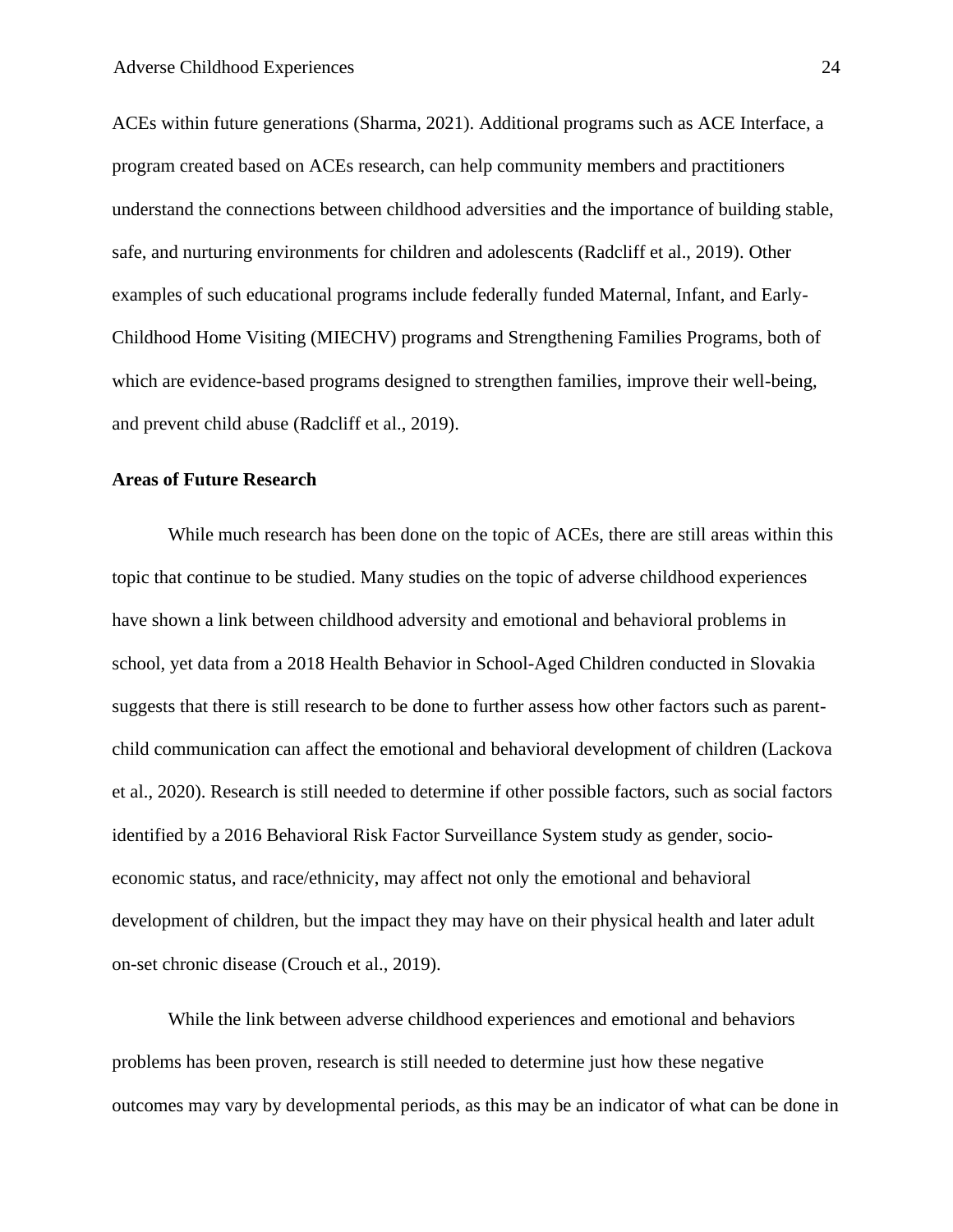terms of ways to minimize risk and prevent maladaptive outcomes in children before they reach adolescence (Clarkson, 2104). Early intervention is key, and more research is needed to determine the effects of trauma on the different developmental stages of life (Clarkson, 2014).

Schools can be a place of refuge for children in crisis, as well as place where they can learn resiliency skills. Due to this, further research needs to be done on the best ways for those working with young children to be able to identify when children are distressed, and how to anticipate what needs that may have due to their exposure to adversity (Walker & Walsh, 2015). Recognition and early intervention are key in helping minimize the effects of adverse events, and school personnel can play a critical role in this process. Focusing research efforts on how to best involve school staff in the mitigation efforts of ACEs is an important step in providing key protective factors to children and adolescents facing adversity. It is known that when children and adolescents feel both safe and engaged in school, there is a higher likelihood of academic and social success and a lowered risk of high school dropout (Morrow, 2017). Research needs to continue to find ways to improve school engagement and build critical relationships between children and school personnel so that all children – including those who have experienced trauma and adversity in their young lives – may have the best possible chance of social and academic school success.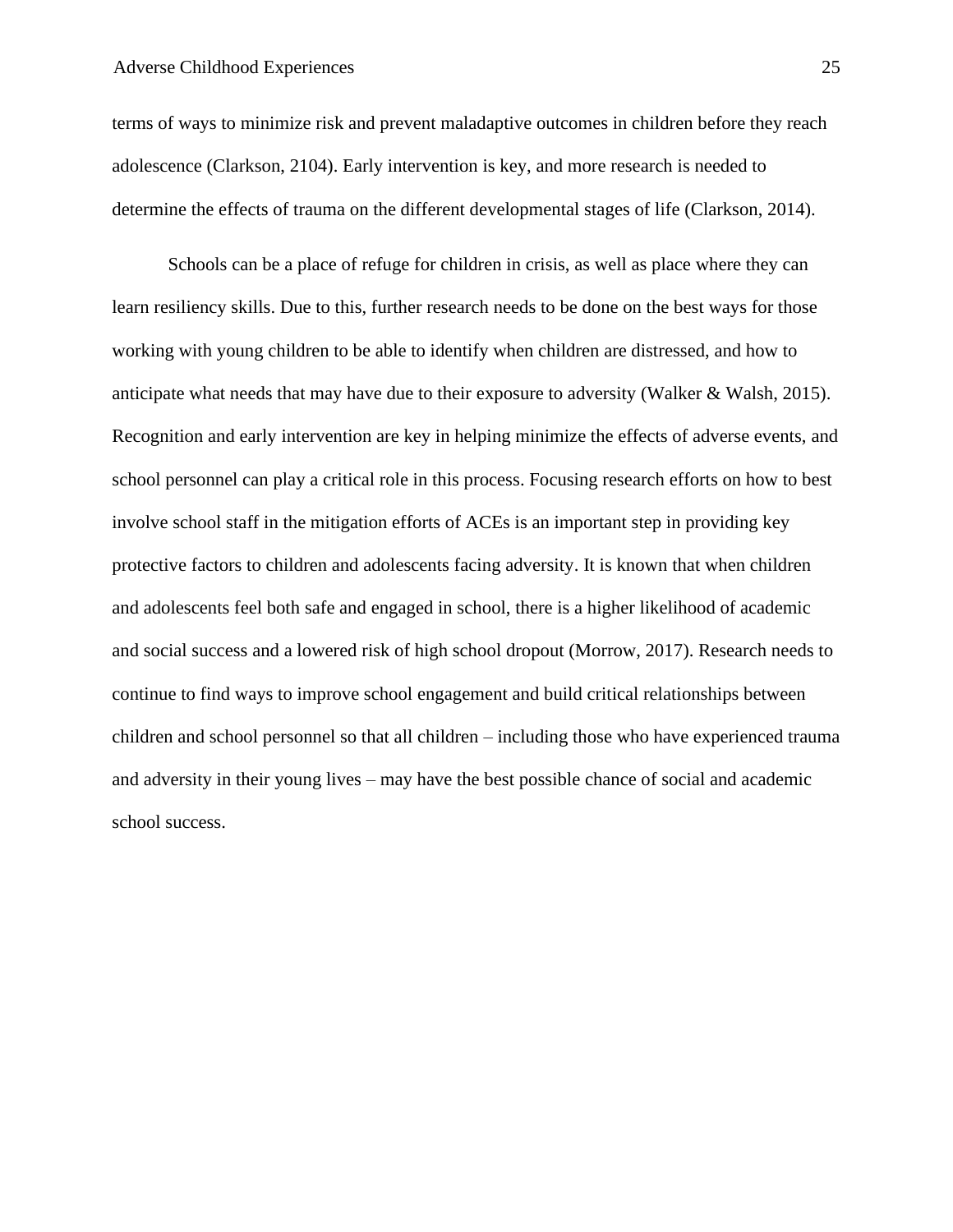#### **Conclusion**

There has been much research conducted on the effects adverse childhood experiences have on children and their development. Research has shown a direct link between adverse childhood experiences and poor physical and mental health in children and adolescents that can continue into adulthood. The effects of poor physical and mental health can negatively affect a child's academic success, as these children often have issues with behavior, attention, and poor grades due to the adversity they have experienced in their young lives. Research has shown that while adverse childhood experiences can affect families of all races and socioeconomic statuses, there is a strong correlation between racial and ethnic minority youth and a disproportionately rate of worse health and adversities such as low household incomes. However, there are protective factors that have been proven to offset some of the negative effects of adversity, and it is important for educators and other professionals who work with young children in school systems and through health care to promote programs that build positive relationships and provide safe, caring environments in which students can not only learn, but thrive. Building positive social connections within families, schools, and communities is a powerful tool in breaking the intergenerational cycle of ACEs.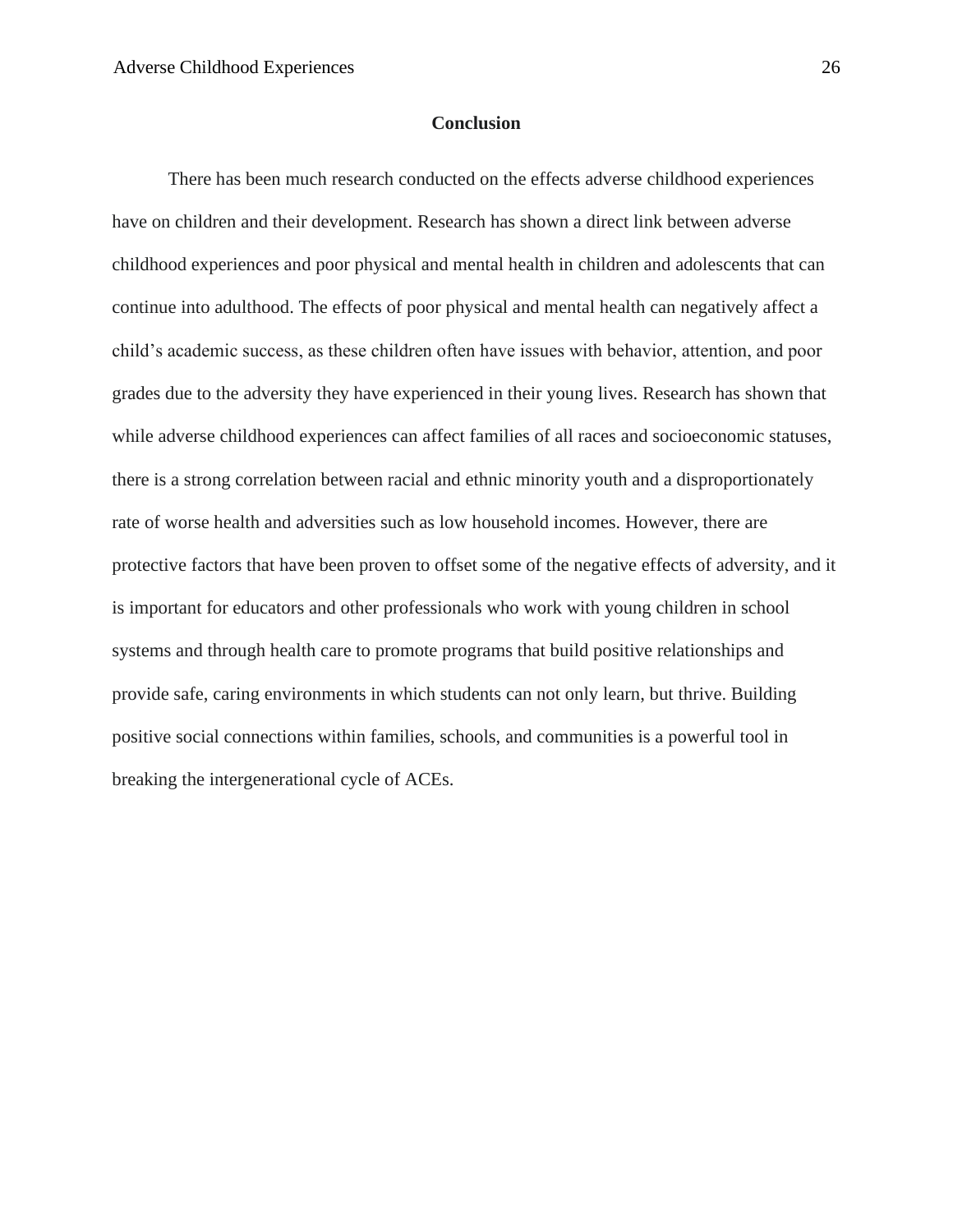#### **References**

- Afifi, T.O., Salmon, S., Garcés, I. Confirmatory factor analysis of adverse childhood experiences (ACEs) among a community-based sample of parents and adolescents. *BMC Pediatric* 20**,** 178 (2020).<https://doi.org/10.1186/s12887-020-02063-3>
- Baxter, M. A., Hemming, E. J., McIntosh, H. C., & Hellman, C. M. (2017). Exploring the relationship between adverse childhood experiences and hope. *Journal of Child Sexual Abuse*, *26*(8), 948–956. https://doi.org/10.1080/10538712.2017.1365319
- Bellis, M. A., Hughes, K., Ford, K., Hardcastle, K. A., Sharp, C. A., Wood, S., Homolova, L., & Davies, A. (2018). Adverse childhood experiences and sources of childhood resilience: a retrospective study of their combined relationships with child health and educational attendance. *Bmc Public Health*, *18*(1), 792–792. [https://doi.org/10.1186/s12889-018-](https://doi.org/10.1186/s12889-018-%095699-8) [5699-8](https://doi.org/10.1186/s12889-018-%095699-8)
- Blitz, L. V., Anderson, E. M., & Saastamoinen, M. (2016). Assessing perceptions of culture and trauma in an elementary school: informing a model for culturally responsive traumainformed schools. *The Urban Review: Issues and Ideas in Public Education*, *48*(4), 520– 542. https://doi.org/10.1007/s11256-016-0366-9
- Briggs, E. C., Amaya-Jackson, L., Putnam, K. T., & Putnam, F. W. (2021). All adverse childhood experiences are not equal: the contribution of synergy to adverse childhood experience scores. *The American Psychologist*, *76*(2), 243–243.
- Brumley, L. D., Jaffee, S. R., & Brumley, B. P. (2017). Pathways from Childhood Adversity to Problem Behaviors in Young Adulthood: The Mediating Role of Adolescents' Future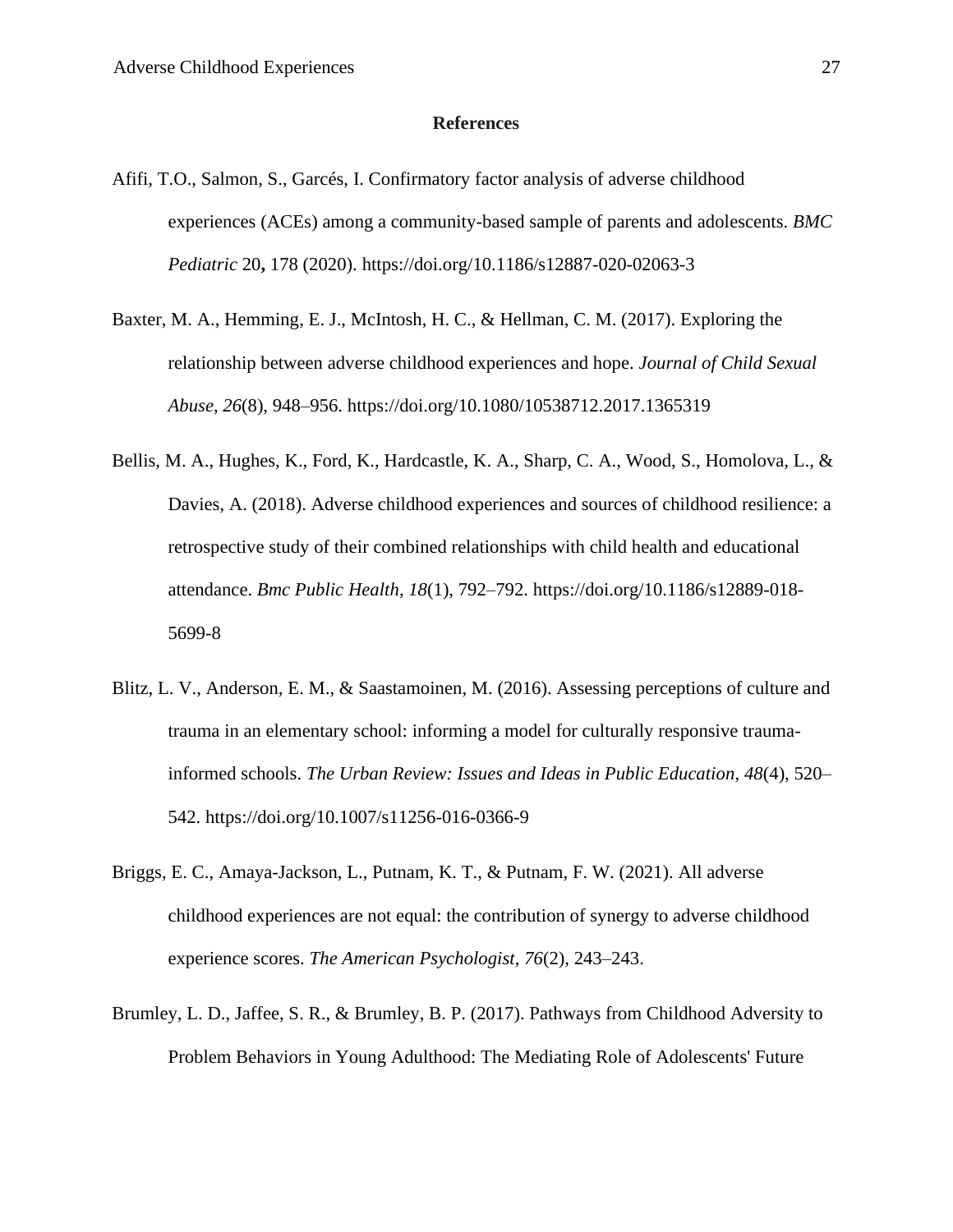Expectations. *Journal of Youth and Adolescence, 46*(1), 1-14. http://dx.doi.org.ezproxy.nwciowa.edu/10.1007/s10964-016-0597-9

- Clarkson, F. P. A. (2014). Prevalence and relationship between adverse childhood experiences and child behavior among young children. *Infant Mental Health Journal*, *35*(6), 544–54. <https://doi.org/10.1002/imhj.21460>
- Crouch, E., Radcliff, E., Strompolis, M., & Srivastav, A. (2019). Safe, stable, and nurtured: protective factors against poor physical and mental health outcomes following exposure to adverse childhood experiences (aces). *Journal of Child & Adolescent Trauma*, *12*(2), 165–173. https://doi.org/10.1007/s40653-018-0217-9
- Elkins, J., Briggs, H. E., Miller, K. M., Kim, I., Orellana, R., & Mowbray, O. (2019). Racial/ethnic differences in the impact of adverse childhood experiences on posttraumatic stress disorder in a nationally representative sample of adolescents. *Child and Adolescent Social Work Journal*, *36*(5), 449–457. https://doi.org/10.1007/s10560-018-0585-x
- Flaherty, E. G., Thompson, R., Litrownik, A. J., Zolotor, A. J., Dubowitz, H., Runyan, D. K., English, D. J., & Everson, M. D. (2009). Adverse childhood exposures and reported child health at age 12. *Academic Pediatrics*, *9*(3), 150–156. <https://doi.org/10.1016/j.acap.2008.11.003>
- Gentner, M. B., & Leppert, M. L. O. (2019). Environmental influences on health and development: nutrition, substance exposure, and adverse childhood experiences. *Developmental Medicine and Child Neurology*, *61*(9), 1008–1014. https://doi.org/10.1111/dmcn.14149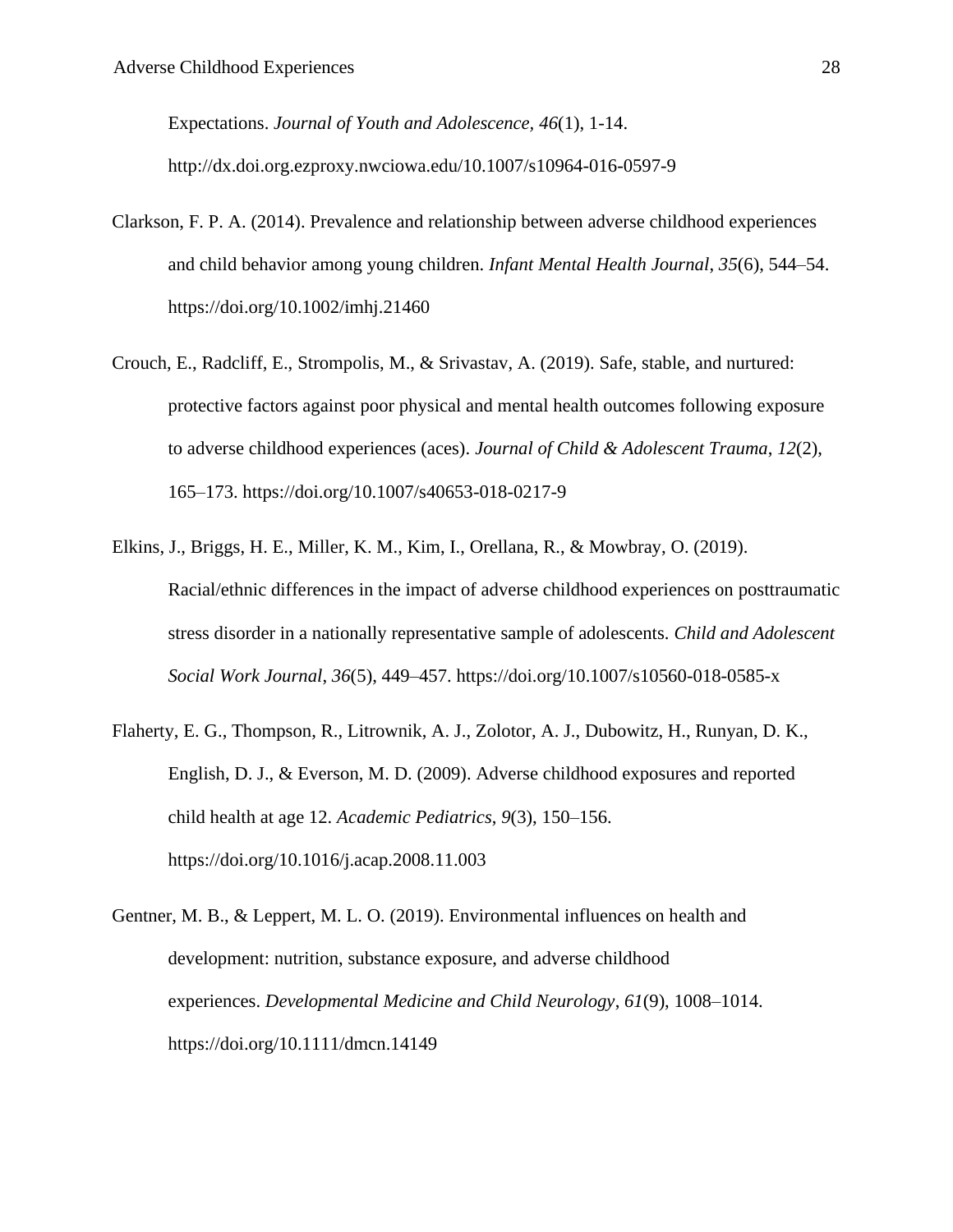- Gordon, J. B., Nemeroff, C. B., & Felitti, V. (2020). Screening for adverse childhood experiences. *Jama*, *324*(17), 1789–1789.<https://doi.org/10.1001/jama.2020.16449>
- Hinojosa, R., Bright, M., & Nguyen, J. (2019). Adverse childhood experiences and grade retention in a national sample of us children\*. *Sociological Inquiry*, *89*(3), 401–426. https://doi.org/10.1111/soin.12272
- Ivarsson, T., Saavedra, F., Granqvist, P., & Broberg, A. G. (2016). Traumatic and adverse attachment childhood experiences are not characteristic of ocd but of depression in adolescents. *Child Psychiatry and Human Development*, *47*(2), 270–80. https://doi.org/10.1007/s10578-015-0563-x
- Kerker BD, Zhang J, Nadeem E, Stein RE, Hurlburt MS, Heneghan A, Landsverk J, McCue Horwitz S. Adverse Childhood Experiences and Mental Health, Chronic Medical Conditions, and Development in Young Children. Academy of Pediatrics. 2015 Sep-Oct;15(5):510-7. doi: 10.1016/j.acap.2015.05.005. Epub 2015 Jul 14. PMID: 26183001; PMCID: PMC4562867.
- Lackova, R. M., Dankulincova, V. Z., Husarova, D., Klein, D., Madarasova, G. A., van, D. J. P., & Reijneveld, S. A. (2020). Does family communication moderate the association between adverse childhood experiences and emotional and behavioural problems? *Bmc Public Health*, *20*(1), 1264–1264. https://doi.org/10.1186/s12889-020-09350-9
- Lange, B. C. L., Callinan, L. S., & Smith, M. V. (2019). Adverse childhood experiences and their relation to parenting stress and parenting practices. *Community Mental Health Journal*, *55*(4), 651–662.<https://doi.org/10.1007/s10597-018-0331-z>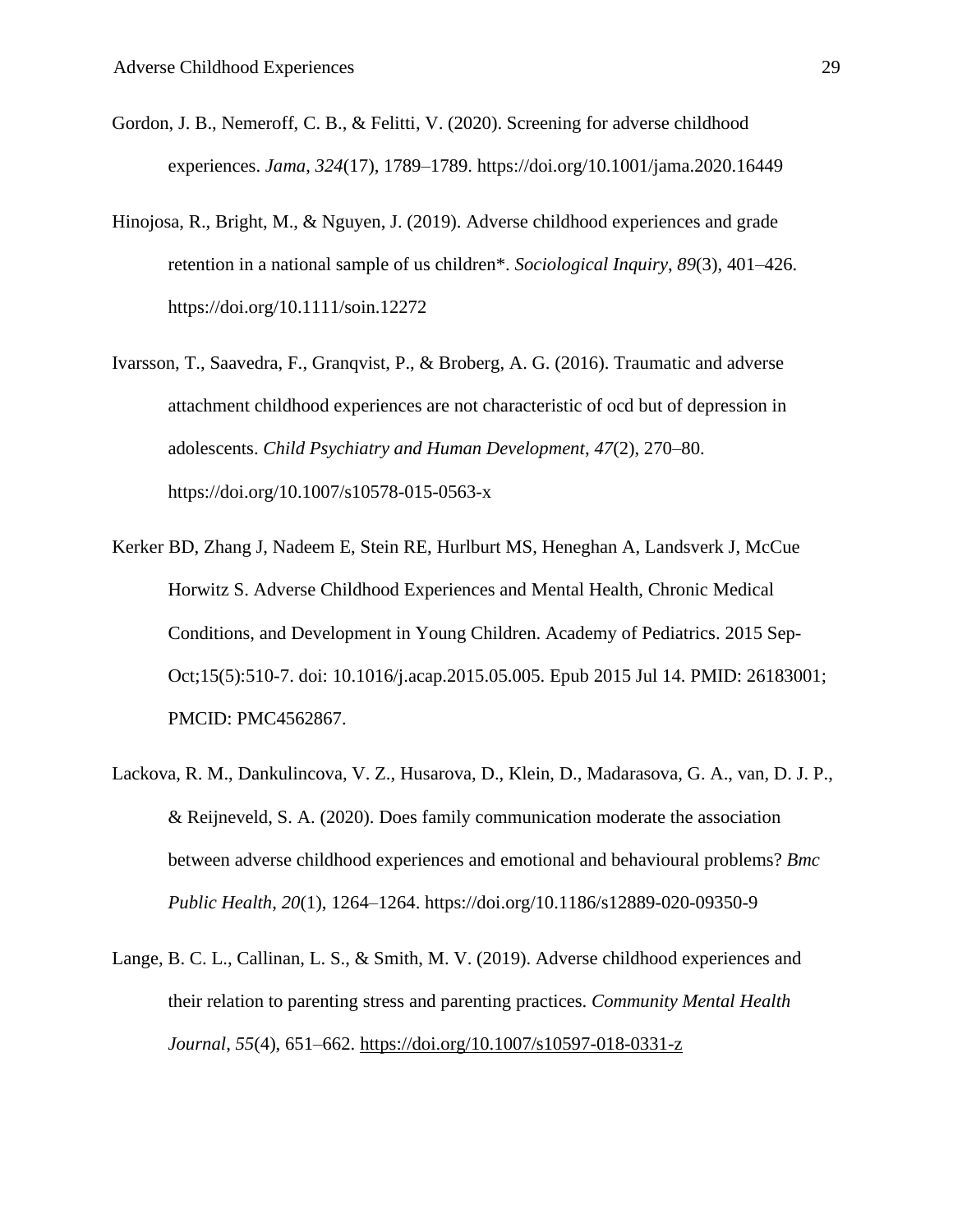- Liu, S. R., Kia-Keating, M., Nylund-Gibson, K., & Barnett, M. L. (2020). Co-occurring youth profiles of adverse childhood experiences and protective factors: associations with health, resilience, and racial disparities. *American Journal of Community Psychology*, *65*(1-2), 173–186. https://doi.org/10.1002/ajcp.12387
- Mason, D. J. (2014). Toxic stress in childhood: why we all should be concerned. *Nursing Outlook*, *62*(6), 382–3.<https://doi.org/10.1016/j.outlook.2014.09.001>
- Morrow, A. S., & Villodas, M. T. (2018). Direct and indirect pathways from adverse childhood experiences to high school dropout among high-risk adolescents. *Journal of Research on Adolescence: The Official Journal of the Society for Research on Adolescence*, *28*(2), 327–341.<https://doi.org/10.1111/jora.12332>
- Naik, P. (2019). When trauma-informed pedagogy is not enough: the need for increased schoolbased mental health services in public schools. *Kennedy School Review*, *19*, 66–69.
- Petruccelli, Joshua Davis, Tara Berman. (2019). Adverse childhood experiences and associated health outcomes: A systematic review and meta-analysis. *Child Abuse & Neglect*. Volume 97, 104127, ISSN 0145-2134. [https://doi.org/10.1016/j.chiabu.2019.104127.](https://doi.org/10.1016/j.chiabu.2019.104127)
- Radcliff, E., Crouch, E., Strompolis, M., & Srivastav, A. (2019). Homelessness in childhood and adverse childhood experiences (aces). *Maternal and Child Health Journal*, *23*(6), 811– 820. https://doi.org/10.1007/s10995-018-02698-w
- Sachs, V., Murphey, D. & Moore, K. (2014, July). *Adverse childhood experiences: Nationaland state-level prevalence*. (Child Trends Res Brief, Publication #2014-28.) Retrieved from [http://www.childtrends.org/wp-content/uploads/2014/07/Brief-adverse-childhood](http://www.childtrends.org/wp-content/uploads/2014/07/Brief-adverse-childhood-%09experiences_FINAL.pdf)[experiences\\_FINAL.pdf.](http://www.childtrends.org/wp-content/uploads/2014/07/Brief-adverse-childhood-%09experiences_FINAL.pdf)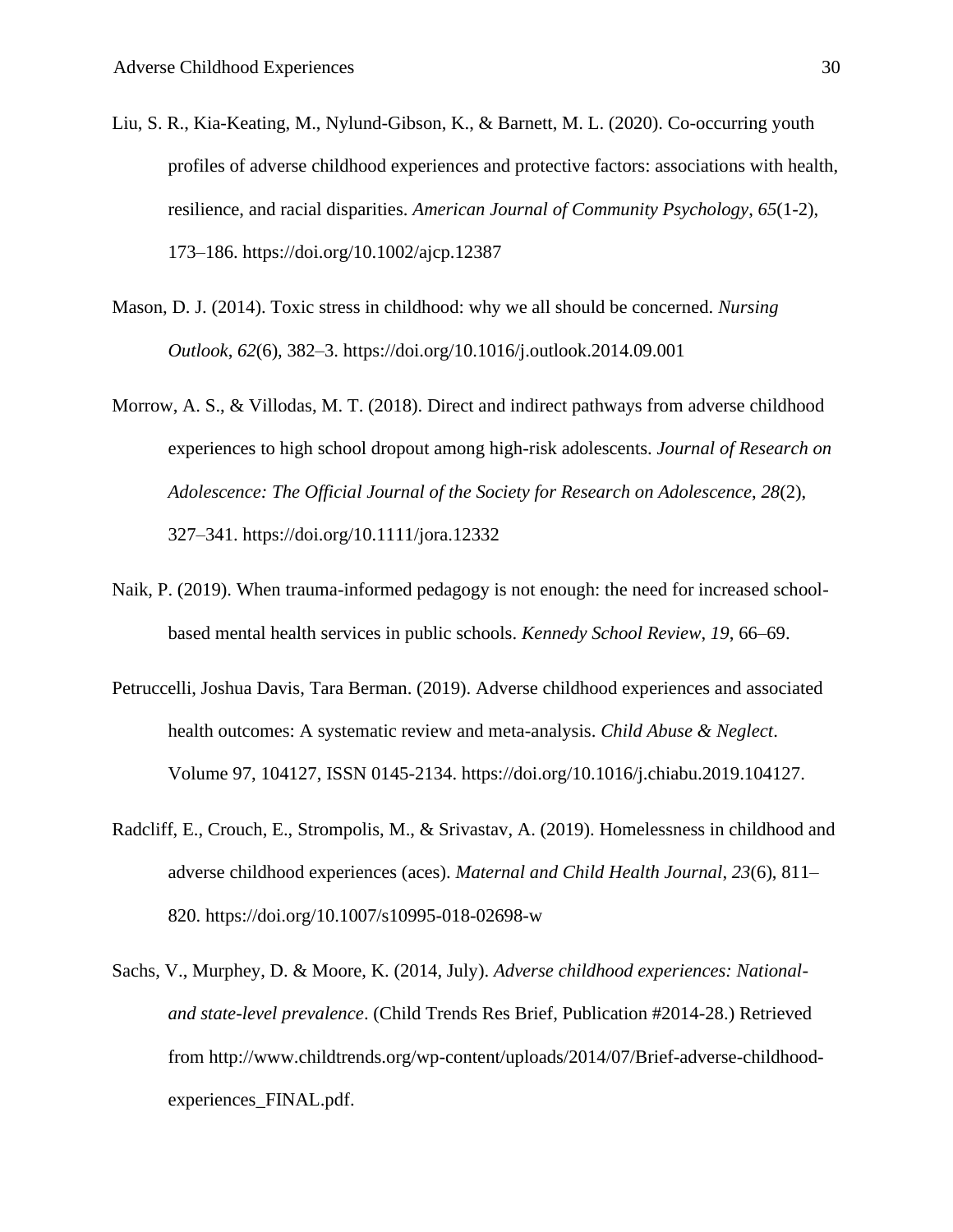- Sciaraffa, M. A., Zeanah, P. D., & Zeanah, C. H. (2018). Understanding and promoting resilience in the context of adverse childhood experiences. *Early Childhood Education Journal*, *46*(3), 343–353.<https://doi.org/10.1007/s10643-017-0869-3>
- Scrimin, S., Osler, G., Pozzoli, T., & Moscardino, U. (2018). Early adversities, family support, and child well-being: the moderating role of environmental sensitivity. *Child: Care, Health and Development*, *44*(6), 885–891.<https://doi.org/10.1111/cch.12596>
- Scully, C., McLaughlin, J., & Fitzgerald, A. (2020). The relationship between adverse childhood experiences, family functioning, and mental health problems among children and adolescents: a systematic review. *Journal of Family Therapy*, *42*(2), 291–316. https://doi.org/10.1111/1467-6427.12263
- Sharma, M. (2021). Adverse Childhood Experiences and Substance Use: Educational and Policy Implications. *Journal of Alcohol and Drug Education, 65*(1), 3-8. <https://www.proquest.com/docview/2536552962?accountid=28306>
- Shonkoff, J. P., Slopen, Natalie & Williams, David R. (2012). The lifelong effects of early childhood adversity and toxic stress. *Pediatrics, 129*(1), e232-e246. http:// doi:10.1542/peds.2011-2663
- Thompson, L. A., Filipp, S. L., Mack, J. A., Mercado, R. E., Barnes, A., Bright, M., Shenkman, E. A., & Gurka, M. J. (2020). Specific adverse childhood experiences and their association with other adverse childhood experiences, asthma and emotional, developmental and behavioral problems in childhood. *Pediatric Research*, *88*(1), 100– 109<https://doi.org/10.1038/s41390-020-0784-y>